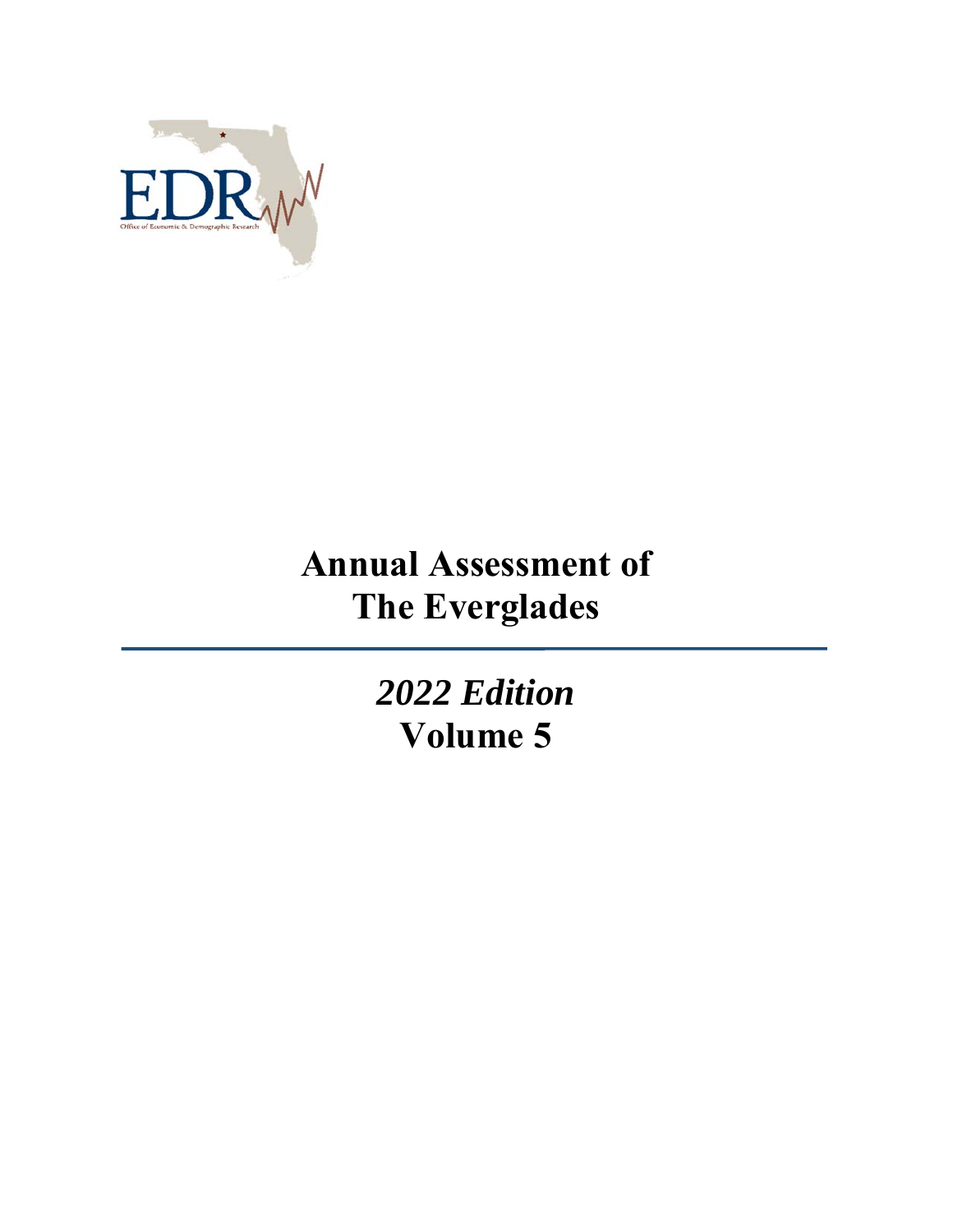### **Acknowledgements**

EDR wishes to thank staff members of the following organizations for their substantial assistance with providing the data and information for this report:

Florida Department of Environmental Protection

Food and Resource Economics Department, Institute of Food and Agricultural Sciences, University of Florida

South Florida Ecosystem Restoration Task Force

South Florida Water Management District

U.S. Army Corps of Engineers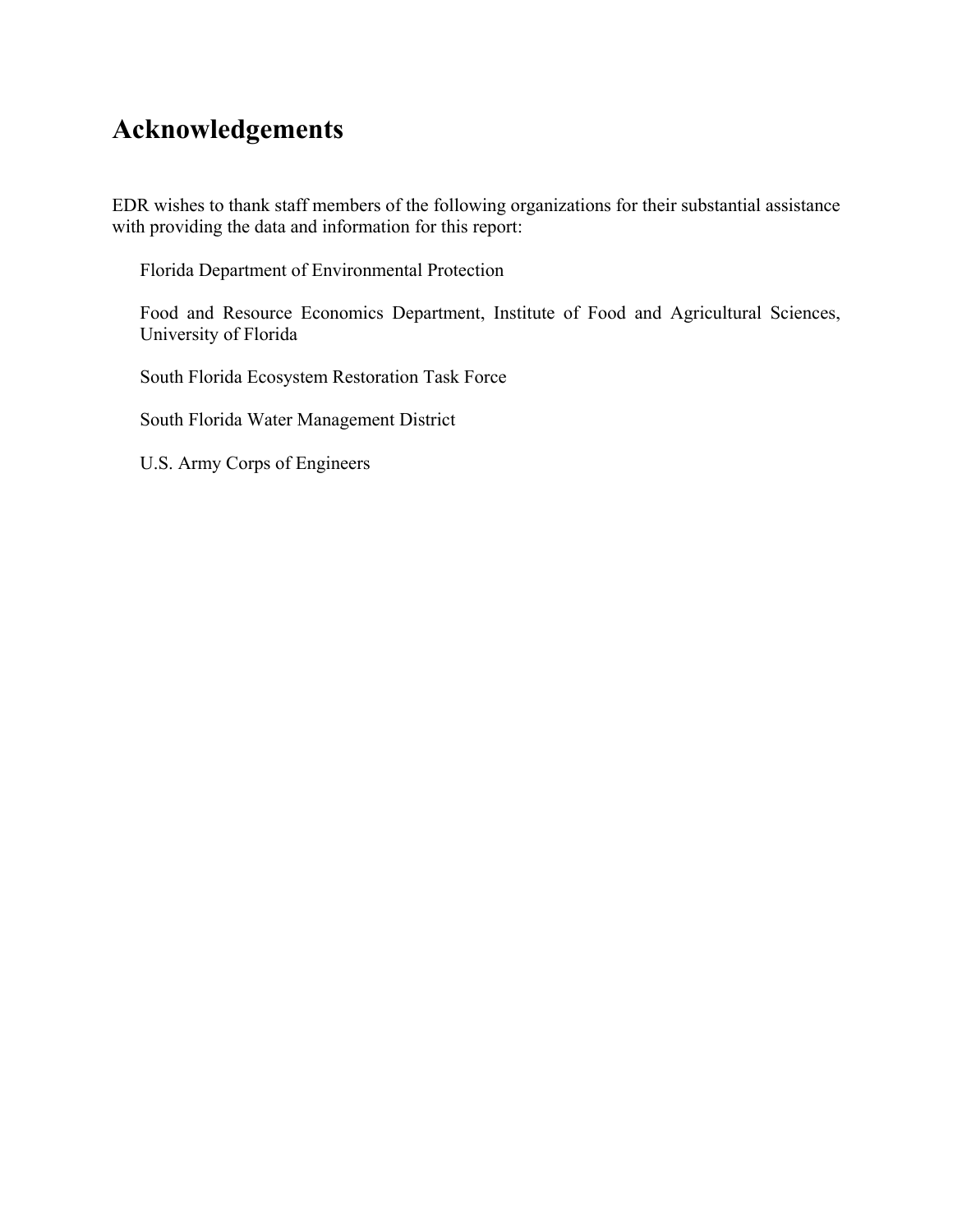# **Table of Contents**

| Expenditures Necessary to Comply with Laws and Regulations Governing CERP 15 |  |
|------------------------------------------------------------------------------|--|
|                                                                              |  |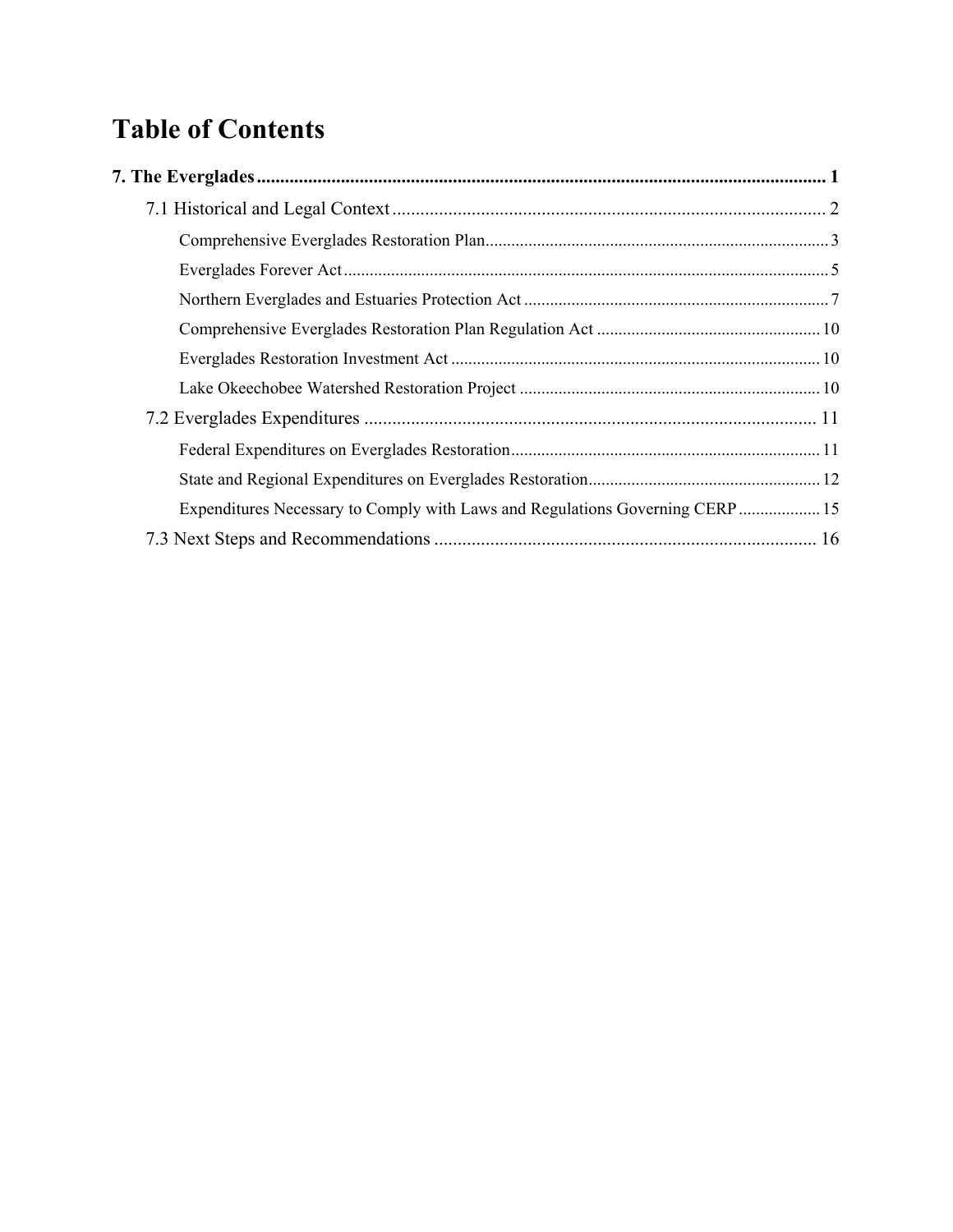## **7. The Everglades**

The Florida Everglades, famously referred to as the "River of Grass," is a mosaic of sawgrass marshes, freshwater ponds, sloughs, prairies, and forested uplands that supports a diverse plant and wildlife community. The Greater Everglades ecosystem originally encompassed about 9,000,000 acres or 14,000 square miles from central Florida to the Florida Keys.<sup>1</sup> Historically, sheets of freshwater flowed naturally from the Kissimmee chain of lakes to Lake Okeechobee, where its flood waters traveled slowly southward through a variety of low-lying habitat types before finally reaching the Gulf of Mexico, Florida Bay, and Biscayne Bay.



Source: Progress Toward Restoring the Everglades; The Eighth Biennial Review - 2020 (2021)

Because of efforts to drain the marshland for flood control, agriculture, and development, the Everglades today is about half the size it was a century ago.<sup>2</sup> Yet, what remains of the Everglades is still considered one of the most unique ecosystems in the world.<sup>3</sup> The Everglades wetlands provide numerous benefits to South Florida (including water supply, flood control, and

1

 $1$  Different calculations exist. The information here relies on the U.S. Army Corps of Engineers in its Overview of the Review Study (the "Restudy") released October 1998 describing conditions in the mid-1800s. *See* Overview: Central and southern Florida project comprehensive review study, October 1998 - Project Management Reports - USACE Digital Library (oclc.org). *See* also Everglades Restoration: Federal Funding and Implementation Progress (congress.gov). (Both documents accessed March 2022.)

<sup>2</sup> *Id.*

<sup>3 § 373.4592(1)(</sup>a), Fla. Stat.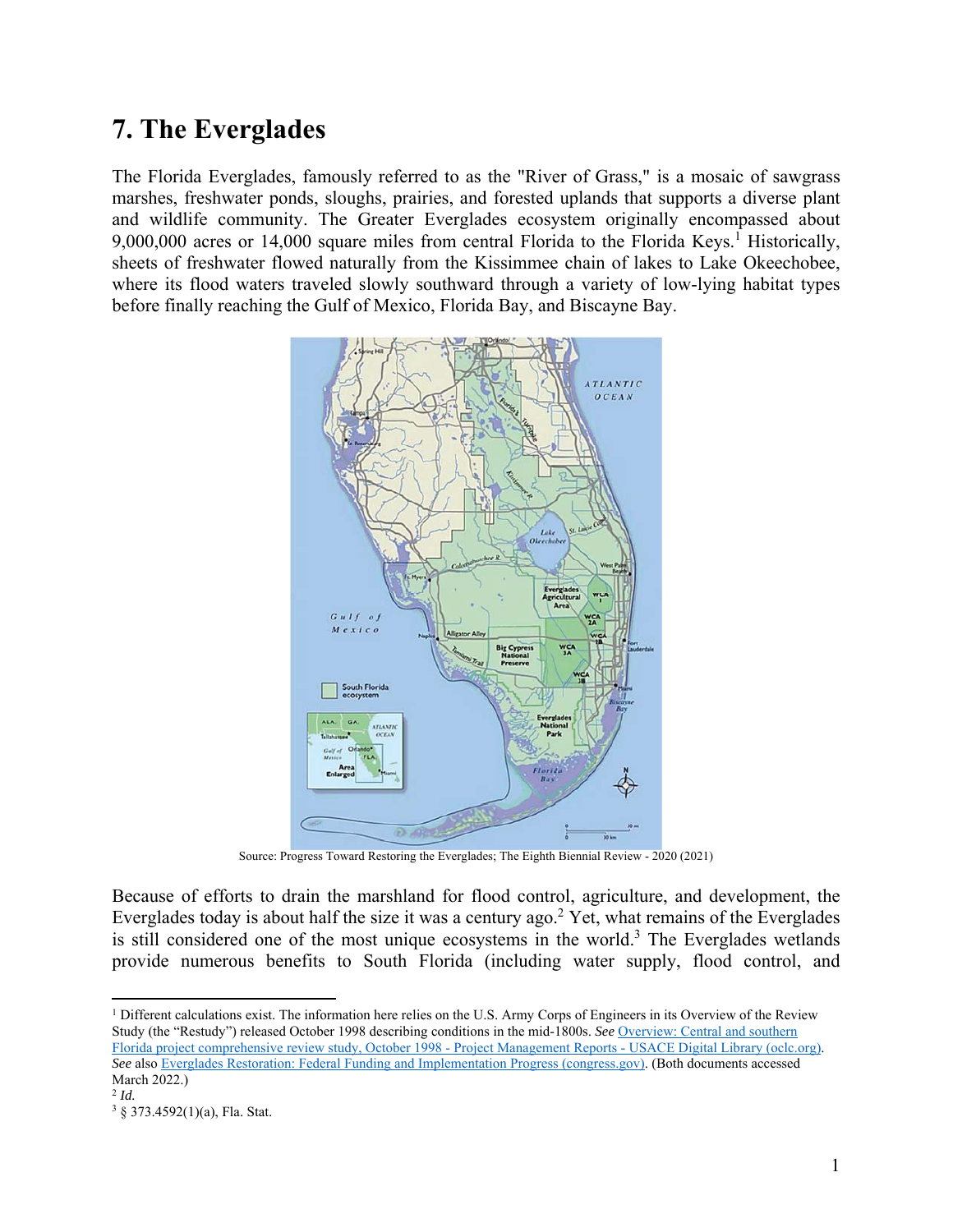recreational opportunities), while serving as a unique habitat for diverse species of wildlife and plant life.<sup>4</sup> The Everglades also provides natural water storage for the environment during drier seasons, serves as an important water recharge area for South Florida, and plays a potentially significant role in the state's climate change response, if managed appropriately.

As a topic, the Everglades continues to be treated separately in this Edition since the quantity and quality of its waters are so intrinsically linked and cannot be classified as exclusively one or the other. This chapter outlines major Everglades restoration plans and identifies historic expenditures related to those initiatives. Further, this Edition continues to build upon the previously used methodology for forecasting the expenditures necessary to complete the Comprehensive Everglades Restoration Plan. Future editions will improve upon this forecast and provide additional expenditure forecasts governing discrete elements of Everglades restoration, including the state's water quality restoration initiatives.

### **7.1 Historical and Legal Context**

To restore and protect the greater Everglades ecosystem, the Florida Legislature established the State of Florida's responsibilities in a series of statutes under chapter 373, Florida Statutes. In addition to authorizing the South Florida Water Management District (SFWMD) to serve as the local sponsor or lead entity for the state's restoration efforts, the Legislature directed the roles and responsibilities of both the Florida Department of Environmental Protection (DEP) and SFWMD for plans or programs authorized under Florida law including the Everglades Forever Act,<sup>5</sup> the Northern Everglades and Estuaries Protection Act,<sup>6</sup> and the Comprehensive Everglades Restoration Plan Regulation Act.<sup>7</sup> An important—but not exclusive—focus of these laws is operationalizing the state-federal partnership for implementation of the Comprehensive Everglades Restoration Plan (CERP).8

For a "forward-looking snapshot" of schedules and estimated costs for completing projects that implement CERP and non-CERP Everglades restoration initiatives, see the most recent Integrated Delivery Schedule of the U.S. Army Corps of Engineers (Corps).<sup>9</sup> For a summary of all the South Florida ecosystem restoration activities by state and federal entities for the reporting period of July 1, 2018 through June 30, 2020, see the South Florida Ecosystem Restoration Task 2020 Biennial Report.<sup>10</sup> The major restoration programs that require state or regional funding are discussed below.

1

https://www.saj.usace.army.mil/Missions/Environmental/Ecosystem-Restoration/Integrated-Delivery-Schedule/. (Accessed March 2022.) The 2020 Integrated Delivery Schedule is final; the proposed document for 2021 is available as a working draft. *See* also the Fiscal Year 2022 Cross-Cut Budget Request, available at:

https://static1.squarespace.com/static/5d5179e7e42ca1000117872f/t/61682d85e6c5e04d088a57e7/1634217349962/FY2022+Cro ssCut+Budget.pdf. (Accessed March 2022.)<br><sup>10</sup> South Florida Ecosystem Restoration Task Force: 2020 Biennial Report, available at:

https://static1.squarespace.com/static/5d5179e7e42ca1000117872f/t/6017f7d8bc2f951141e66caa/1612183513940/2020\_Biennial Report.pdf. (Accessed March 2022.)

<sup>4 §</sup> 373.4592(1), Fla. Stat. 5 § 373.4592, Fla. Stat.

<sup>6 § 373.4595,</sup> Fla. Stat.

<sup>&</sup>lt;sup>7</sup> § 373.1502, Fla. Stat.<br><sup>8</sup> §§ 373.470, 373.1502, Fla. Stat.

<sup>&</sup>lt;sup>9</sup> U.S. Army Corps of Engineers, Integrated Delivery Schedule,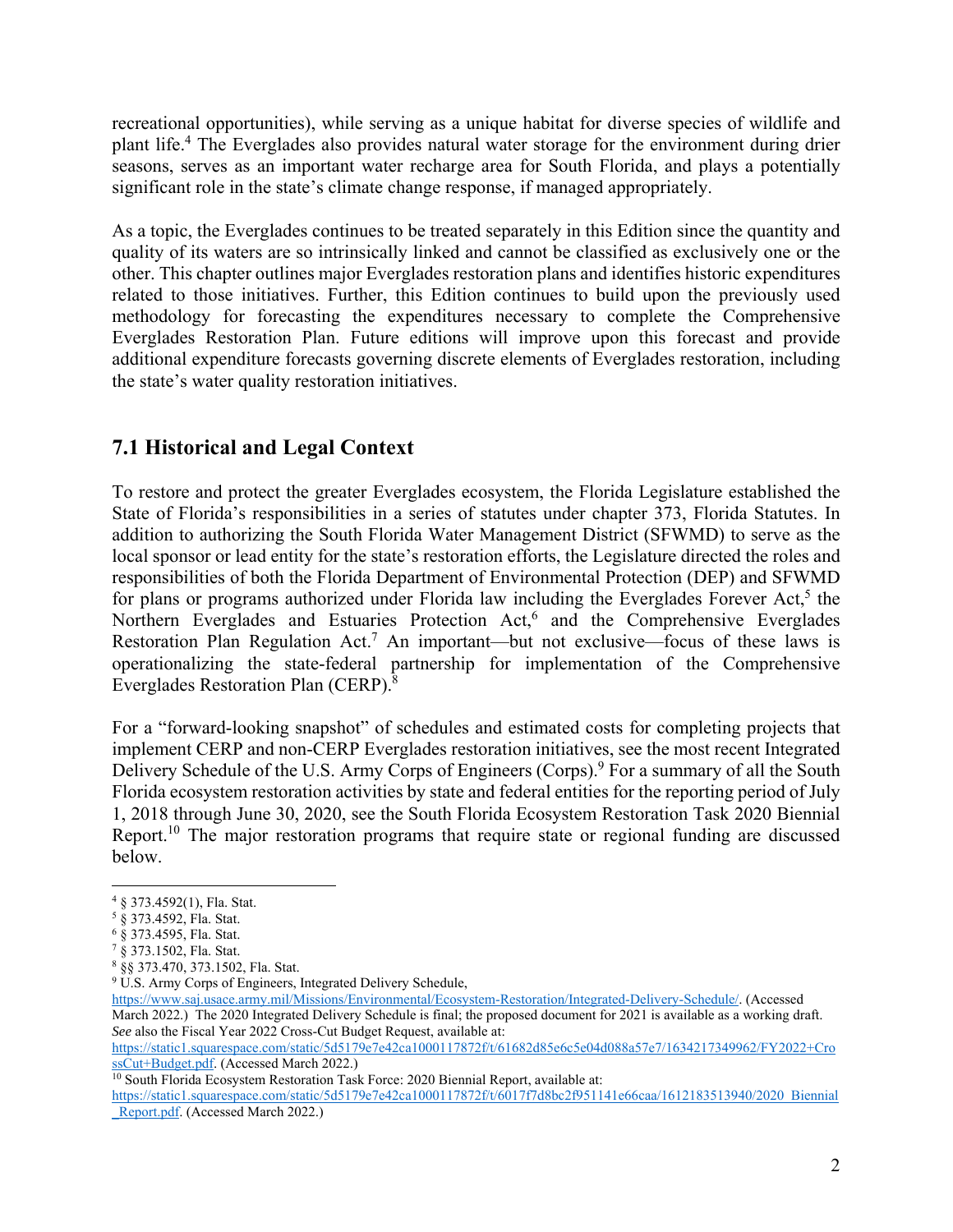#### *Comprehensive Everglades Restoration Plan*

Congress authorized the Corps to implement phases of the Central and Southern Florida Project for Flood Control (C&SF Project) under the Flood Control Act of 1948<sup>11</sup> and the Flood Control Act of 1954,<sup>12</sup> with subsequent modifications authorized by later acts of Congress. With construction beginning in 1950 and running through the 1970s, the C&SF Project drained areas of the Everglades in order to provide "flood control; water supply for municipal, industrial, and agricultural uses; prevention of saltwater intrusion; water supply for the Everglades National Park (ENP); and protection of fish and wildlife resources."13 The resulting 1,000 miles of canals, 720 miles of levees, and more than 150 water control structures that collectively made up the massive South Florida water management system severely altered the Everglades ecosystem. The unintended adverse effects on the environment prompted Congress to require the Corps to conduct a reexamination of the C&SF Project in order to develop a comprehensive plan for the restoration, preservation and protection of the South Florida ecosystem, with the objective of protecting the water quality in, and the reduction of the loss of fresh water from, the Everglades.<sup>14</sup>

With the passage of the Water Resources Development Act of 2000 (WRDA 2000), Congress formally designated CERP as the primary framework for all modifications and operational changes to the C&SF Project. The purpose of WRDA 2000 was to provide a coordinated plan for restoring the water resources of central and southern Florida, including the Everglades, while meeting other water-related needs such as water supply and flood protection.<sup>15</sup> Notably, the original authorization by Congress included an "Assurance of Project Benefits" and "Agreement" that stated specifically:

*The Plan shall be implemented to ensure the protection of water quality in, the reduction of the loss of fresh water from, the improvement of the environment of the South Florida Ecosystem and to achieve and maintain the benefits to the natural system and human environment described in the Plan, and required pursuant to this section, for as long as the project is authorized...[W]ater made available by each project in the Plan shall not be permitted for a consumptive use or otherwise made unavailable by the State until such time as sufficient reservations of water for the restoration of the natural system are made under State law in accordance with the project implementation report for that project and consistent with the Plan.16*

The CERP has become the largest hydrologic restoration initiative ever undertaken in the United States.<sup>17</sup> It represents a comprehensive, long-term partnership between the federal government and the State of Florida with a primary focus on the restoration of the water quality, quantity, timing,

 $\overline{a}$ 

<sup>11</sup> Pub. L. 80-858, § 201, 62 Stat. 1176 (1948). 12 Pub. L. 83-780, § 203, 68 Stat. 1248, 1257 (1954).

<sup>&</sup>lt;sup>13</sup> U.S. Army Corps of Engineers, Jacksonville District, Central and Southern Florida (C&SF) Project Fact Sheet, June 2021, https://www.saj.usace.army.mil/About/Congressional-Fact-Sheets-2021/C-SF-Project-C/. (Accessed March 2022.)<br><sup>14</sup> Water Resources Development Act of 1996, Pub. L. 104-303, § 601, 110 Stat. 3767, 3768. Congress initially req

in 1992, but became more specific in the 1996 law. Section 528 of the Water Resources Development Act of 1996 also defined the "South Florida ecosystem" as the "area consisting of the lands and waters within the boundary of the South Florida Water Management District, including the Everglades, the Florida Keys, and the contiguous near-shore coastal waters of South Florida." 15 Public Law 106-541, 114 Stat. 2680, 2681.

 $^{16}\,$   $ld.$ 

<sup>17</sup> According to SFWMD, it is "...the most ambitious and largest environmental restoration program in the world." *See*  https://www.sfwmd.gov/sites/default/files/SFWMD\_SB2516\_Report.pdf.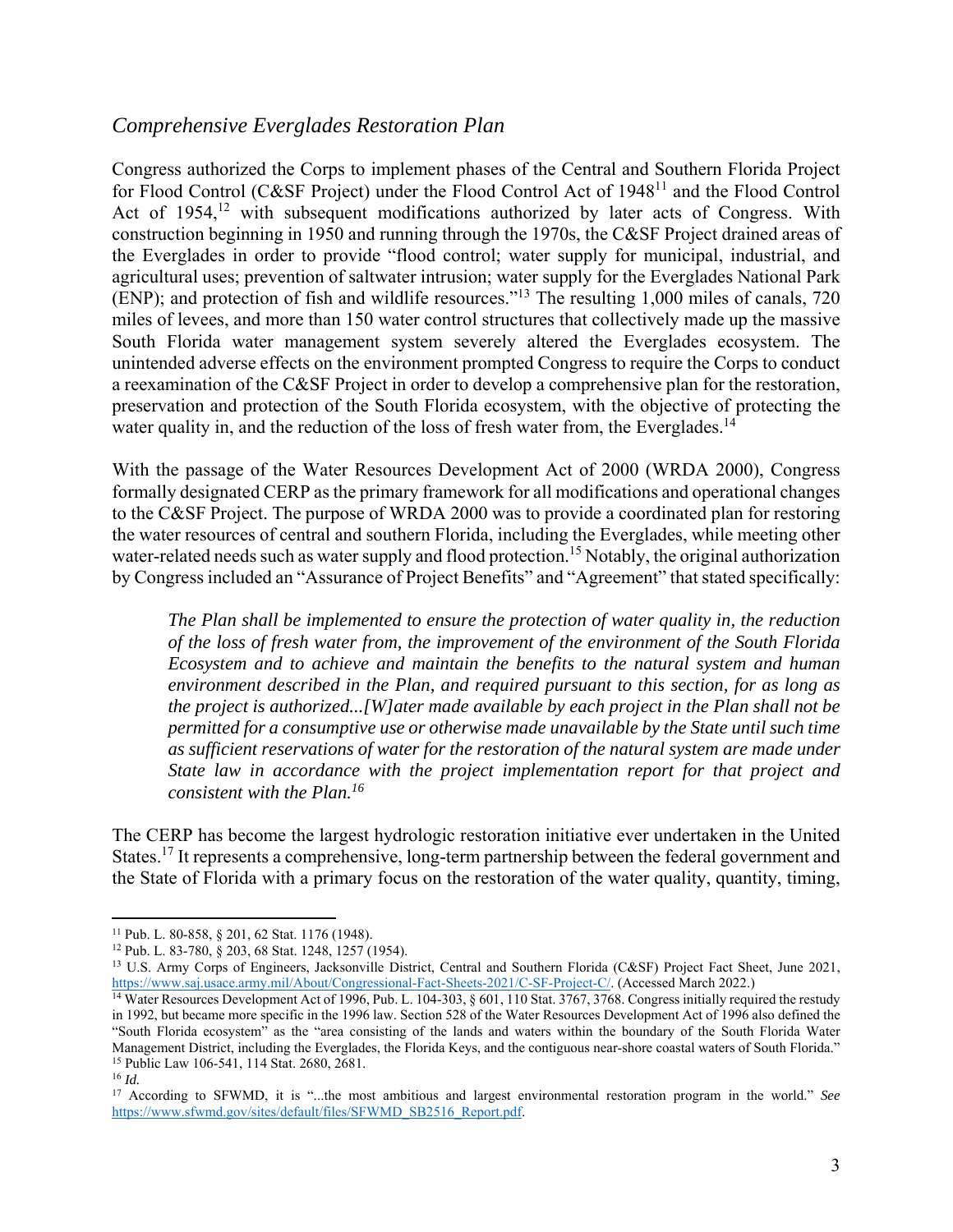and distribution within the Everglades ecosystem.<sup>18</sup> The Florida Legislature authorized SFWMD to act as the local sponsor for CERP projects within the district, subject to certain oversight by  $DEF.$ <sup>19</sup>

Several projects included in CERP are comprised of multiple components due to their complexity and size. In total, CERP consists of more than 50 projects totaling 68 project components<sup>20</sup> at a present day value in 2019 of \$23.2 billion.<sup>21</sup> The federal government is responsible for 50 percent of the overall cost of implementing CERP, although any land acquisition, easements, rights-ofway, and relocations necessary for CERP projects are the responsibility of the State (the amount of which is credited towards the State's share). $22$ 

While the CERP itself has been approved by Congress as a modification to the C&SF Project, the projects identified therein are only conditionally approved. Those that cannot be approved under the Corps' programmatic authority require federal authorization for the construction before being eligible for federal appropriation.23 After CERP's approval, Congress authorized a number of specific projects in 2007 and 2014 referred to as "Generation 1 Projects" and "Generation 2 Projects", respectively. In addition, there is a set of previously authorized projects that pre-date CERP, which were assumed to reach completion during the CERP planning period. These projects are referred to as "Foundation Projects" as they were expected to become the foundation underlying CERP's implementation.<sup>24</sup>

Considerable progress has been made toward CERP implementation since 2014. It has been driven in part by the commitment of long-term state funding for Everglades restoration, a push by the state to expedite the implementation of certain restoration activities, and more consistent federal approval of water resource projects within CERP. Regarding the latter issue, Congress approved the Central Everglades Planning Project (CEPP) in 2016, a suite of restoration projects targeting the central Everglades, which is estimated to cost a total of \$2.09 billion.<sup>25</sup> A part of CERP, the CEPP is designed to send more water south from Lake Okeechobee.<sup>26</sup> Likewise, in October 2018, the Everglades Agricultural Area (EAA) reservoir was federally authorized as a change to the

 $\overline{a}$ <sup>18</sup> While variations exist, the use and sequencing of the words "quality, quantity, timing, and distribution" in the text match U.S. Army Corps of Engineers, Jacksonville District, Central and Southern Florida (C&SF) Project Fact Sheet, June 2021, available at: https://www.saj.usace.army.mil/About/Congressional-Fact-Sheets-2021/C-SF-Project-C/. (Accessed March 2022.) 19 § 373.1501, Fla. Stat.

<sup>&</sup>lt;sup>20</sup> 2020 Central and Southern Florida Project, Report to Congress, Comprehensive Everglades Restoration Plan, at 6, available at: https://www.saj.usace.army.mil/Portals/44/docs/Environmental/Report%20to%20Congress/FINAL\_RTC\_2015\_01Mar16fin-

WithLetters-WithCovers-508Compliant.pdf. (Accessed March 2022.) Other documents use a different number of projects depending on their purpose. Of the 69 "Yellow Book" projects listed in the working draft of the 2021 Integrated Delivery Schedule, 20 are listed as Complete or Phase 1 Implemented, with another 4 successfully completed and removed, for a total of 73.<br><sup>21</sup> 2020 Central and Southern Florida Project, Report to Congress, Comprehensive Everglades Restorati

https://legacy-assets.eenews.net/open\_files/assets/2020/12/28/document\_gw\_03.pdf. (Accessed March 2022.) According to this document, the cost estimate increase of \$6.78 billion since the prior report in 2015 is due to price level (inflation) adjustment from October 2014 to October 2019, changes in project scope and schedule, and new project authorizations, including CEPP and EAA.<br><sup>22</sup> Pub. L. 106-541, § 601, 114 Stat. 2680, 2684.<br><sup>23</sup> Pub. L. 106-541, § 601, 114 Stat. 2680, 2

https://static1.squarespace.com/static/5d5179e7e42ca1000117872f/t/6017f7d8bc2f951141e66caa/1612183513940/2020\_Biennial\_Report.pdf. (Accessed March 2022.)

 $\frac{R_{\text{C}}}{25}$  Pub. L. No: 115-270 (2018). The U.S. Army Corps of Engineers and SFWMD entered into a CEPP South Project Partnership Agreement in July 2020. The projected cost of \$2.09 billion reflects the present day value in 2019.<br><sup>26</sup> U.S. Army Corp of Engineers, Central Everglades Planning Project Fact Sheet, November 2021, available at

https://usace.contentdm.oclc.org/utils/getfile/collection/p16021coll11/id/5416. (Accessed March 2022.)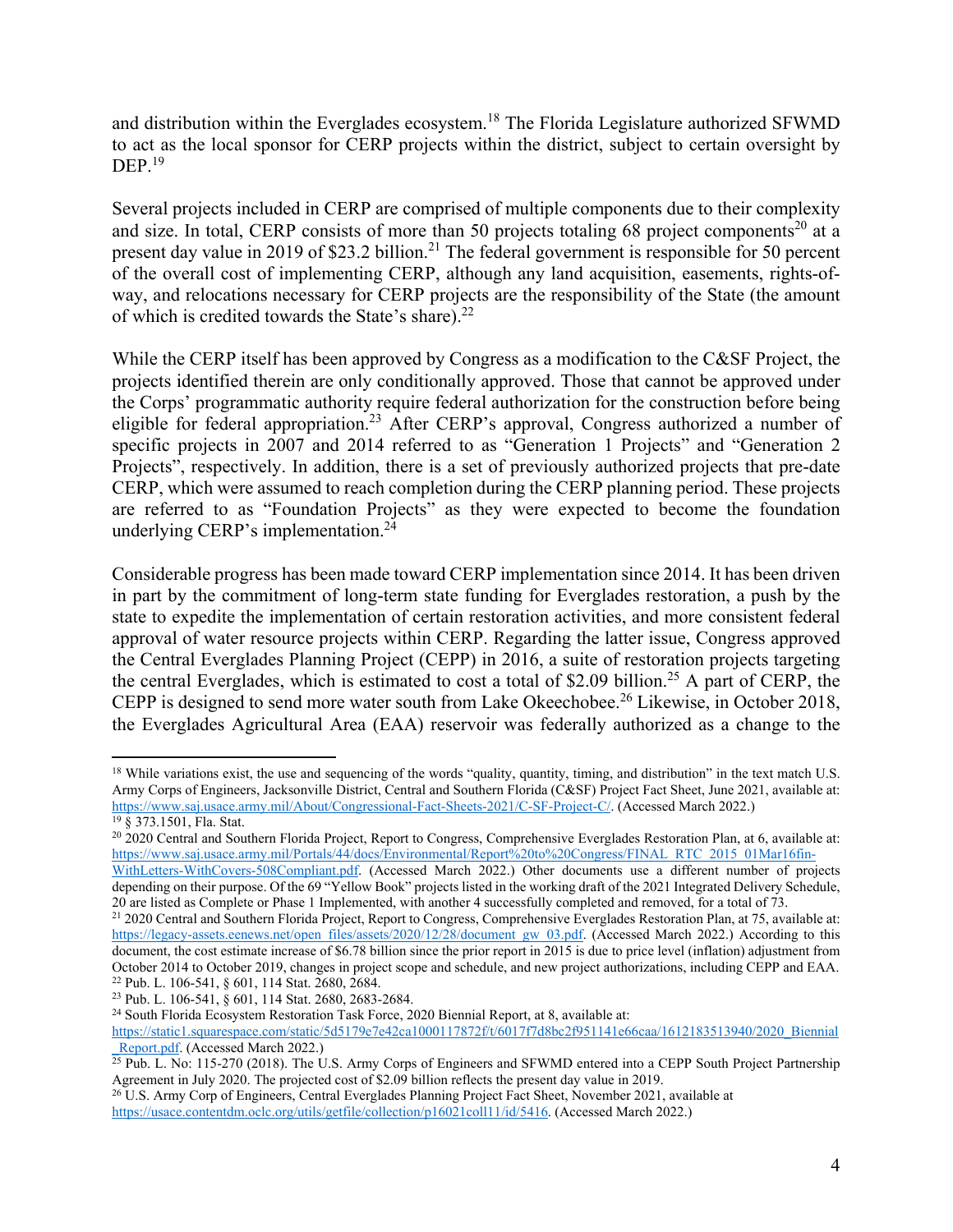water storage components of CEPP.<sup>27</sup> This \$3.31 billion project will provide additional water storage south of Lake Okeechobee and is intended to reduce high-volume discharges from the lake into the St. Lucie and Caloosahatchee estuaries and restore the hydrological connection to the Everglades.28

For the most recent five year-report on the progress of CERP implementation, see the 2020 Central and Southern Florida Project Report to Congress.29 Subsequent to that report's release, the Corps announced that they will allocate an additional \$1.098 billion in funding from the Infrastructure Investment and Jobs Act for specific Everglades projects.30

#### *Everglades Forever Act*

Beginning well before its direct involvement in CERP and its subsequent federal authorizations, Florida began to carve out a separate state path for the protection of the Everglades.<sup>31</sup> These early efforts were ultimately energized by the federal court's approval of a landmark consent decree in 1992. The consent decree effectively incorporated the settlement agreement between the federal government, the State of Florida, and the SFWMD, which resolved claims brought by the federal government concerning discharges of water with excess phosphorus levels into the Everglades National Park and the Loxahatchee National Wildlife Refuge in violation of the state's own water quality standards. Most importantly, the consent decree required the state parties to construct and operate large freshwater treatment wetlands known as Stormwater Treatment Areas (STAs) to reduce total phosphorus concentrations in surface water runoff before the water is discharged into the Everglades Protection Area. Moreover, it obligated the state to implement a regulatory best management practices (BMP) program in the Everglades Agricultural Area to reduce total phosphorus loads.

Bogged down in a bitter legal and administrative fight over the phosphorus concentration limits and other provisions of the settlement agreement, the Florida Legislature enacted the Everglades Forever Act (EFA) in 1994.<sup>32</sup> The EFA established the state's long-term commitment to restoring and protecting the remaining Everglades ecosystem by improving water quality and water quantity through the implementation of the Everglades Construction Project, source control measures, and a research and monitoring program.33 The Everglades Construction Project contained 17 projects, with six STAs comprising the primary components. The EFA also required DEP and SFWMD to conduct research in order to propose a numerical Class III phosphorus standard in the Everglades Protection Area, with adoption of a rule by December 31, 2003. Otherwise, a default numerical

<sup>&</sup>lt;sup>27</sup> America's Water Infrastructure Act of 2018, Pub. L. No: 115-270 (2018). Note that in 2017, prior to federal authorization, section 373.4598, Florida Statutes, was enacted by the Florida Legislature to establish an expedited schedule for the design and construction of the Everglades Agricultural Area (EAA) reservoir project. The U.S. Army Corps of Engineers and SFWMD entered into a CEPP

<sup>&</sup>lt;sup>28</sup> See 373.4598, Fla. Stat. The projected cost of \$3.31 billion reflects the present day value in 2019.<br><sup>29</sup> See  $2015 - 2020$  Momentum: Report to Congress: Comprehensive Everglades Restoration Plan, Central and Southern Project (eenews.net). (Accessed March 2022.) This report covers progress made between July 1, 2015, and June 30, 2020.<br><sup>30</sup> See Public Law 117-58 (2021) and https://usace.contentdm.oclc.org/utils/getfile/collection/p16021c

March 2022.)

<sup>&</sup>lt;sup>31</sup> The Save Our Everglades initiative was first announced in August 1983 by then Governor Bob Graham.<br><sup>32</sup> § 373.4592(1)(d), Fla. Stat.

<sup>33</sup> Ch. 94-115, §§ 1-2, Laws of Fla. (codified as amended in § 373.4595, Fla. Stat.).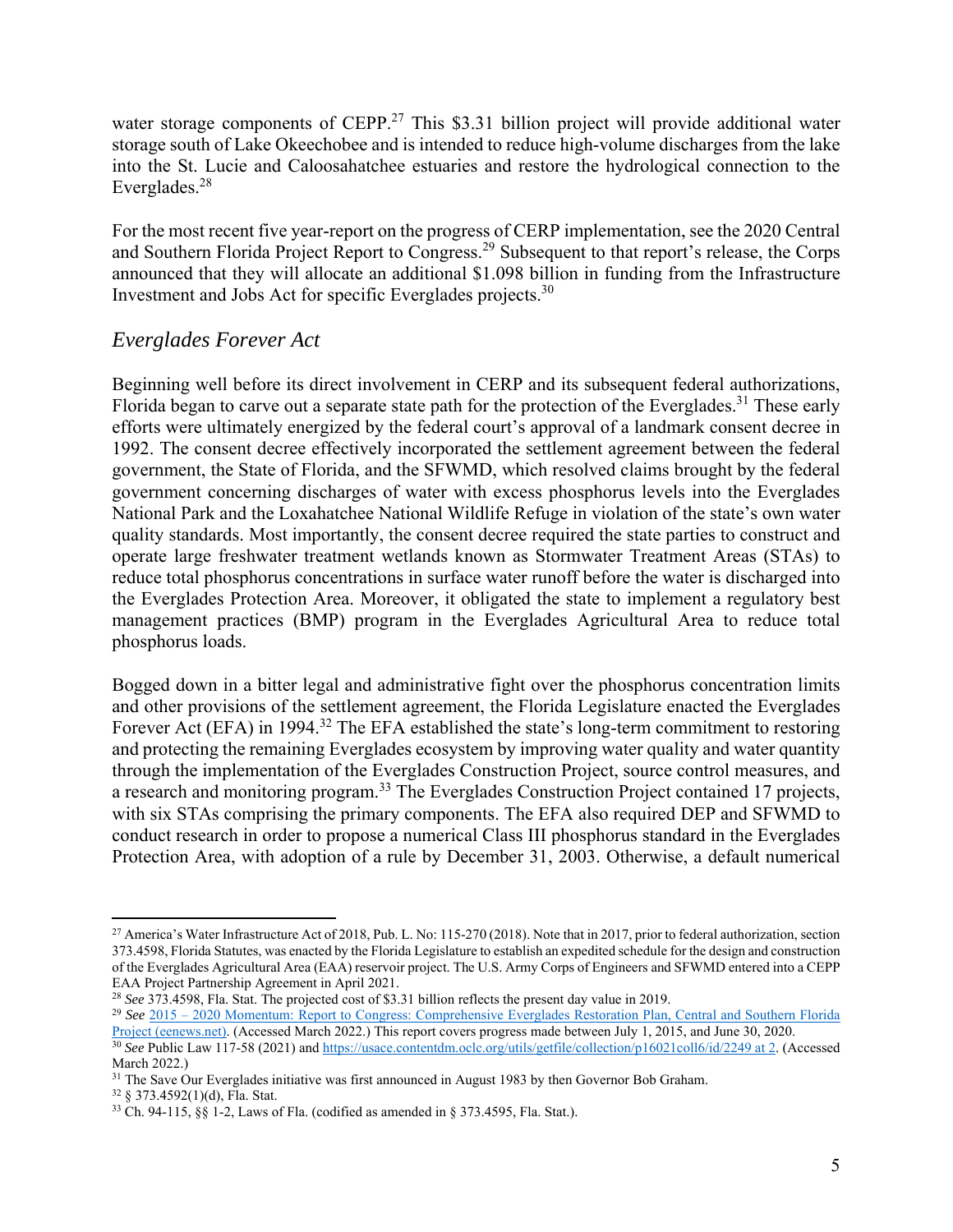Class III phosphorus standard of 10 parts per billion (ppb) would become effective.<sup>34</sup> A separate deadline of December 31, 2006, was established for DEP and SFWMD to "take all necessary steps to ensure that water delivered to the Everglades Protection Area achieves state water quality standards, including phosphorus criterion, in all parts of the Everglades Protection Area."<sup>35</sup>

In March 2003, Burns & McDonnell, consultants to SFWMD, found that the Everglades Construction Project had exceeded expectations, but that additional work was necessary to reach the goal of 10 ppb—proffering in lieu of the 2003-2006 period, a proposed planning horizon of 2003-2016. Later that year, the Florida Legislature amended the EFA to incorporate SFWMD's Long-Term Plan for Achieving Water Quality Goals (Long-Term Plan) finding that the plan sets forth the best available phosphorus reduction technology through BMPs and STAs and that it was a good-faith effort to maintain consistency with the settlement agreement.<sup>36,37</sup> The Long-Term Plan consists of a combination of source controls, STAs, Advanced Treatment Technologies, and regulatory programs—all of which were required to be integrated and consistent with CERP so that unnecessary and duplicative costs were avoided.

In 2013, the EFA was amended again to include, as a modification to the Long-Term Plan, the State of Florida and U.S. Environmental Protection Agency's consensus plan on new strategies for improving water quality in the Everglades.<sup>38</sup> Known as the Restoration Strategies Regional Water Quality Plan dated April 27, 2012 (Restoration Strategies), this technical plan includes the creation of 6,500 acres of new STAs and 116,000 acre-feet of additional water storage (flow equalization basins or FEBs) to work in conjunction with existing water quality features to achieve compliance with the state's numeric phosphorus criterion for the Everglades Protection Area.<sup>39</sup>

The cost of implementing the Restoration Strategies is estimated to be \$880 million over a 13-year period that began in 2012. Currently, all projects are scheduled to be constructed by December 2025. According to SFWMD, total program expenditures through March 28, 2022, were approximately \$492.9 million, with 7 of the 13 scheduled projects already completed by February 28, 2022.40 By the end of the program, approximately \$528 million will have been spent by SFWMD, with the balance provided by the state. To meet its share, the 2013 Legislature dedicated \$32 million of annual documentary stamp tax receipts for 11 years (beginning Fiscal Year 2013-14 and ending Fiscal Year 2023-24) to the program. For more detailed information on the status of these projects, see SFWMD's 2022 South Florida Environmental Report, Chapter 5A, Restoration Strategies – Design and Construction Status of Water Quality Improvement Projects.<sup>41</sup>

<u>.</u>

<sup>&</sup>lt;sup>34</sup> See page 4 of the Senate Staff Analysis and Economic Impact Statement for CS/SB 626 in 2003 for history. Document on file with EDR.

<sup>&</sup>lt;sup>35</sup> See page 5 of the Senate Staff Analysis and Economic Impact Statement for CS/SB 626 in 2003 for history. Document on file with EDR.

<sup>36 § 373.4592,</sup> Fla. Stat.

<sup>&</sup>lt;sup>37</sup> Florida Administrative Code Rule 62-302.540 establishes the applicable water quality standards for phosphorus within the Everglades Protection Area.<br><sup>38</sup> Ch. 2013-59, § 1, Laws of Fla. (amending § 373.4592, Fla. Stat.)

<sup>&</sup>lt;sup>39</sup> South Florida WMD, Restoration Strategies Regional Water Quality Plan. 2012. Available at:

rs\_waterquality\_plan\_042712\_final.pdf (sfwmd.gov). (Accessed March 2022.) For additional information, *see also* South Florida WMD, Restoration Strategies for Clean Water for the Everglades, Restoration Strategies for Clean Water for the Everglades | South Florida Water Management District (sfwmd.gov). (Accessed March 2022.) 40 South Florida Water Management District, Restoration Strategies Program Update (March 2022), available at:

RS\_Update\_2022\_03\_FINAL.pdf (sfwmd.gov). (Accessed March 2022.) Total expenditures provided by SFWMD; email on file. 41 Available at: <u>v1\_ch5a.pdf (sfwmd.gov)</u>. (Accessed March 2022.)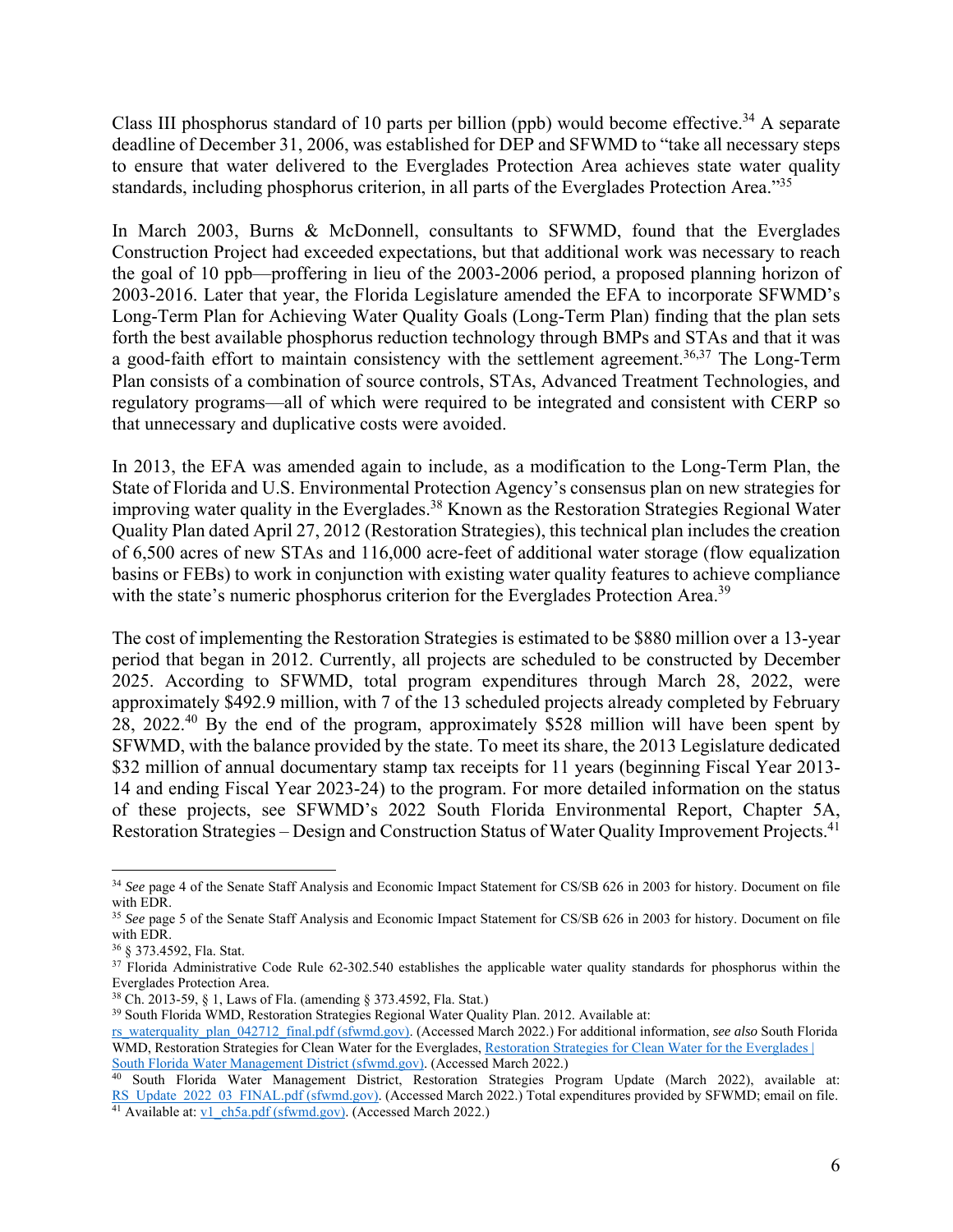In order to present a forecast of these expenditures in future editions, the Office of Economic and Demographic Research (EDR) will begin working with DEP and SFWMD staff to obtain annual data on program expenditures. This should include identifying regional and state expenditures, as well as information on the completion timeline and updated cost estimates for projects that have yet to be completed. While scheduled to be completed prior to the end of the 2025 calendar year, National Pollutant Discharge Elimination System (NPDES) and EFA permits for the operation of SFWMD's STAs require each STA to meet the Water Quality Based Effluent Limit (WQBEL) to ensure that the State's water quality standard for the Everglades is achieved prior to ending the program.

#### *Northern Everglades and Estuaries Protection Act*

In 2007, the Florida Legislature enacted the Northern Everglades and Estuaries Protection Program (NEEPP), which expanded the then-existing Lake Okeechobee Protection  $Act^{42}$  by substantially amending the provisions related to the protection and restoration of the Lake Okeechobee watershed and incorporating the Caloosahatchee and St. Lucie rivers and estuaries.<sup>43</sup> As part of NEEPP's passage, the Legislature found that it is imperative for the state, local governments, and agricultural and environmental communities to commit to restoring and protecting the surface water resources of the Lake Okeechobee watershed, the Caloosahatchee River watershed, and the St. Lucie River watershed.<sup>44</sup> The Legislature also found that total maximum daily loads (TMDLs) established in accordance with section 403.067, F.S., provided both an appropriate basis and a means of identifying and addressing the pollutants contributing to the water quality problems in the three watersheds. The total projected project cost for the three watersheds was estimated to be \$2.7 billion. $45$ 

In 2016, the Florida Legislature amended NEEPP to designate the Basin Management Action Plans (BMAPs) adopted for Lake Okeechobee (2014), the Caloosahatchee Estuary Basin (2012), and the St. Lucie River and Estuary Basin (2013), as the primary pollution control planning tools for these watersheds. The amendments clarified the roles and responsibilities of SFWMD, DEP, and the Department of Agriculture and Consumer Services in expeditiously implementing the program and shifted primary responsibility for water quality protection measures through the associated BMAPs from SFWMD to DEP.<sup>46</sup>

The NEEPP requires these BMAPs to achieve the adopted total maximum daily loads (TMDLs) within 20 years of BMAP adoption with 5-year, 10-year, and 15-year milestones to measure progress. The DEP is also required to conduct a review of each of these BMAPs every five years in order to identify further load reductions that may be necessary to achieve compliance with the applicable TMDLs. The first five-year reviews of the Caloosahatchee Estuary Basin BMAP, the St. Lucie River and Estuary Basin BMAP, and the Lake Okeechobee BMAP were completed in

<sup>&</sup>lt;u>.</u>

<sup>&</sup>lt;sup>42</sup> Ch. 2000-130. Laws of Fla. (amending § 373.4595, Fla. Stat.).<br><sup>43</sup> Ch. 2007-253, § 3, Laws of Fla. (amending § 373.4595, Fla. Stat.).<br><sup>44</sup> § 373.4595(1)(d), Fla. Stat.<br><sup>45</sup> See https://www.flsenate.gov/Session/Bill/2 <sup>46</sup> Ch. 2016-1, § 15, Laws of Fla. (amending § 373.4595, Fla. Stat.). For more information on basin management action plans associated with NEEPP, see DEP, Basin Management Action Plans, available at: https://floridadep.gov/dear/water-qualityrestoration/content/basin-management-action-plans-bmaps. For the contemporaneous Senate Bill Analysis and Fiscal Impact Statement for the 2016 revisions, see 2016 S0552 AP (flsenate.gov). (Both documents accessed March 2022.)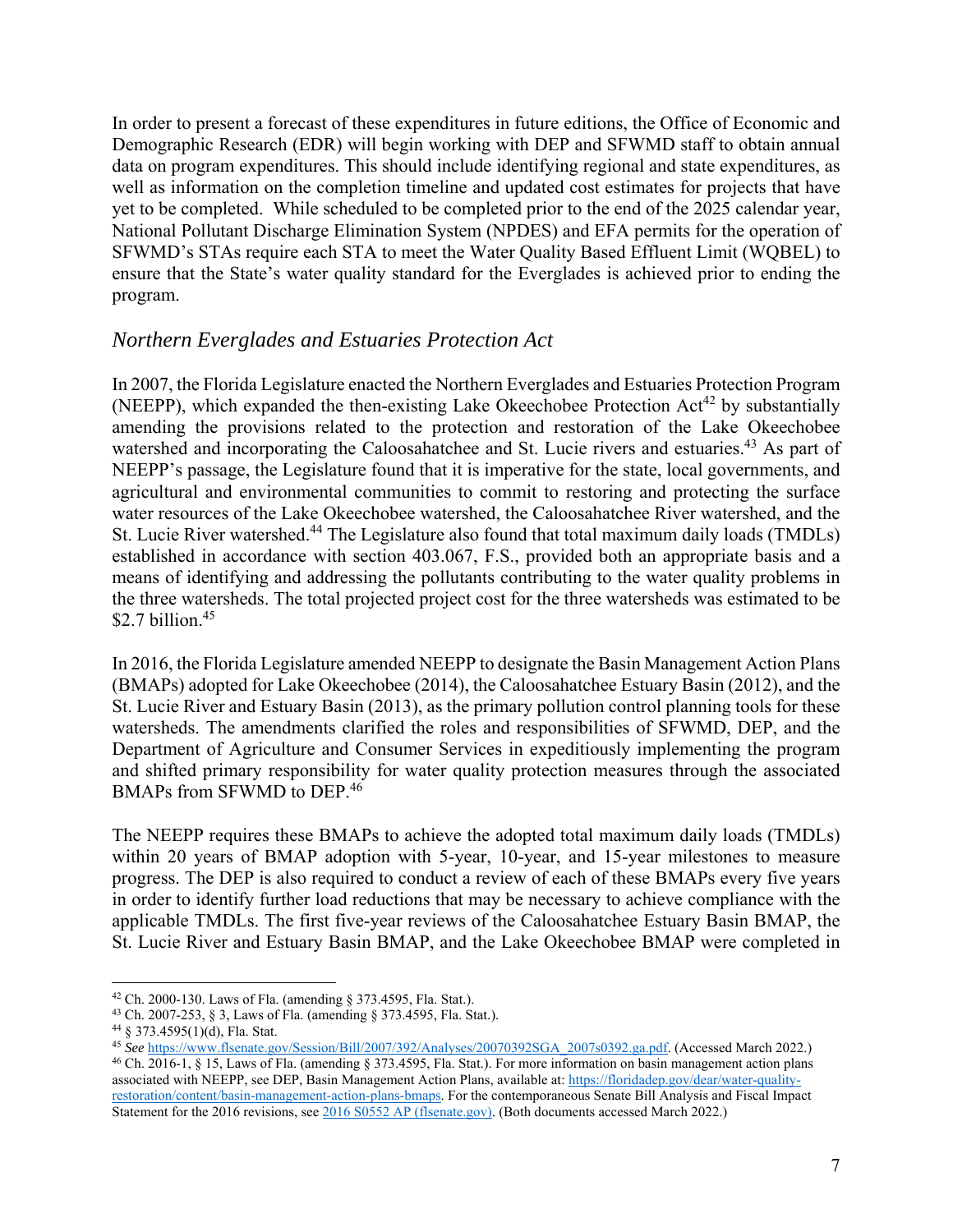December 2017, June 2018, and December 2019, respectively. An update to the Caloosahatchee River and Estuary BMAP was adopted in February 2020, expanding the BMAP area; replacing the original BMAP; incorporating new TMDLs for tributaries to the Caloosahatchee River; and including other components that were recommended in the 5-Year Review. Similarly, an updated BMAP for the St. Lucie River and Estuary was adopted in February 2020, expanding the BMAP area; replacing the original BMAP; and including components that were recommended in the 5- Year Review. Finally, an updated BMAP was also adopted in February 2020 for Lake Okeechobee, replacing the original BMAP for it as well.

According to DEP's statewide annual report (STAR Report) for 2020, the completed projects identified in the Caloosahatchee Estuary BMAP are estimated to achieve 78 percent of the reduction needed<sup>47</sup> to meet the total nitrogen (TN) TMDL allocated to the Caloosahatchee Estuary Basin. For the Lake Okeechobee BMAP, the completed projects in the northern sub-watersheds are estimated to achieve 21 percent<sup>48</sup> of the reduction needed to meet the total phosphorus (TP) TMDL. For the St. Lucie River and Estuary Basin, the completed projects are estimated to achieve 77 percent of the reduction needed to meet the TN TMDL and 49 percent of the reduction needed to meet the TP TMDL.<sup>49</sup> See Figures 7.1.1 ad 7.1.2 for the status of the BMAP projects for the northern Everglades watersheds and progress towards nutrient reduction goals as of December 31, 2020.



**Figure 7.1.1 Status and Count of NEEPP BMAP Projects** 

Source: Compiled from the STAR Report's Adopted BMAP Projects data as of December 2020.

<sup>&</sup>lt;sup>47</sup> This represents an improvement of 1 percentage point from the 2021 Edition.<br><sup>48</sup> This represents a decline of 2.5 percentage points from the 2021 Edition; however, the total phosphorus reduction goal nearly doubled.

<sup>&</sup>lt;sup>49</sup> These represent a 15 percentage point improvement for the TN TMDL and a 10 percentage point improvement for the TP TMDL relative to the 2021 Edition.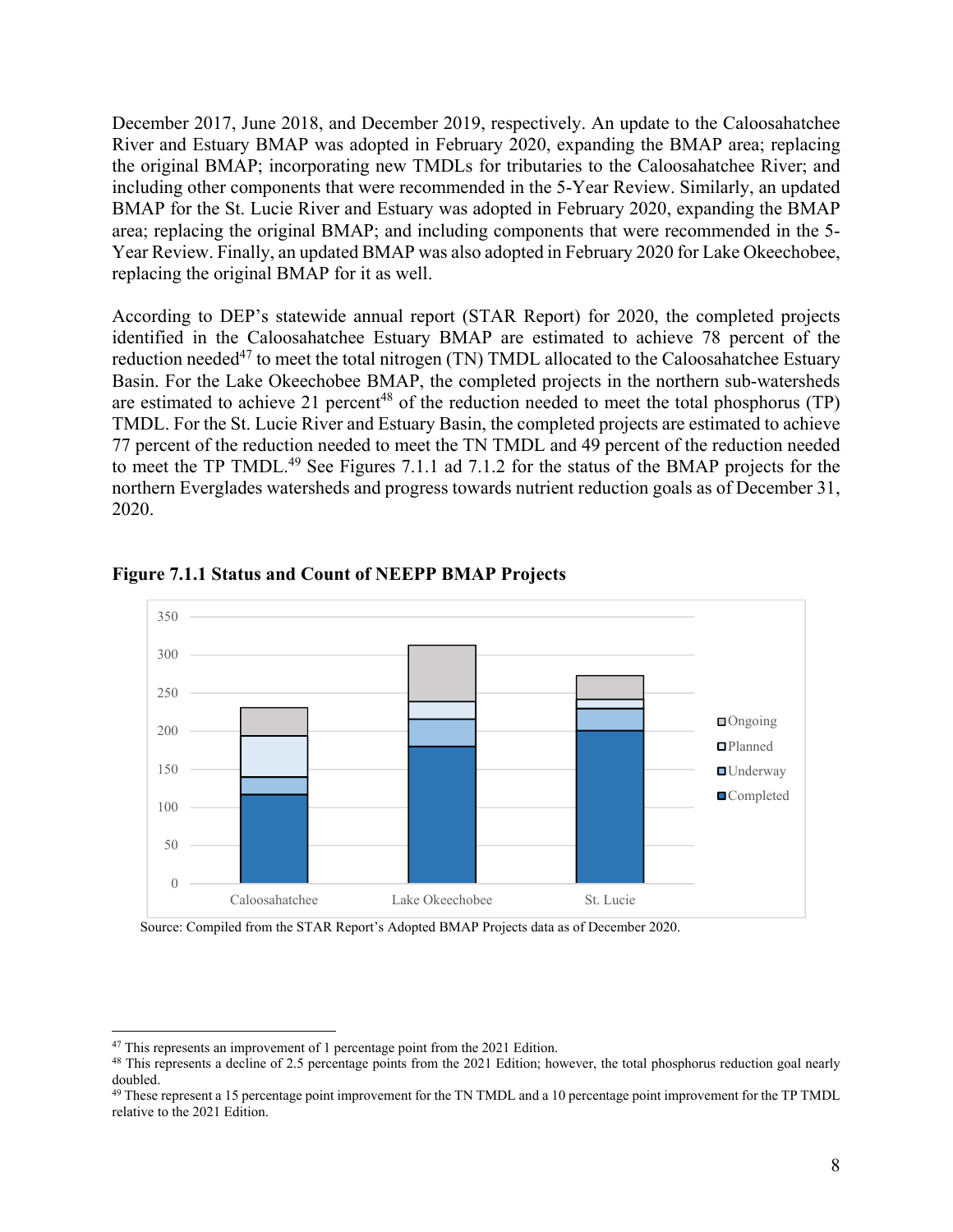#### **Figure 7.1.2 Progress toward Meeting NEEPP BMAP Nutrient Reduction Goals**



**St. Lucie TN Project Reductions** 

5-Year Milestone

316,024  $\bullet$ 

10-Year Milestone

790,061

1,075,000

975,000

875,000

575,000

475,000

375,000

275,000

ě

H 775,000

č 675,000 15-Year Milestone

1,053,414

 $\bullet$ 



#### **Lake Okeechobee TP Project Reductions**



**St. Lucie TP Project Reductions** 

Source: Individual BMAP reports for the 3 BMAPs available at: Statewide Annual Report | Florida Department of Environmental Protection.

Year

**Total Reductions** 

Required<br>404,166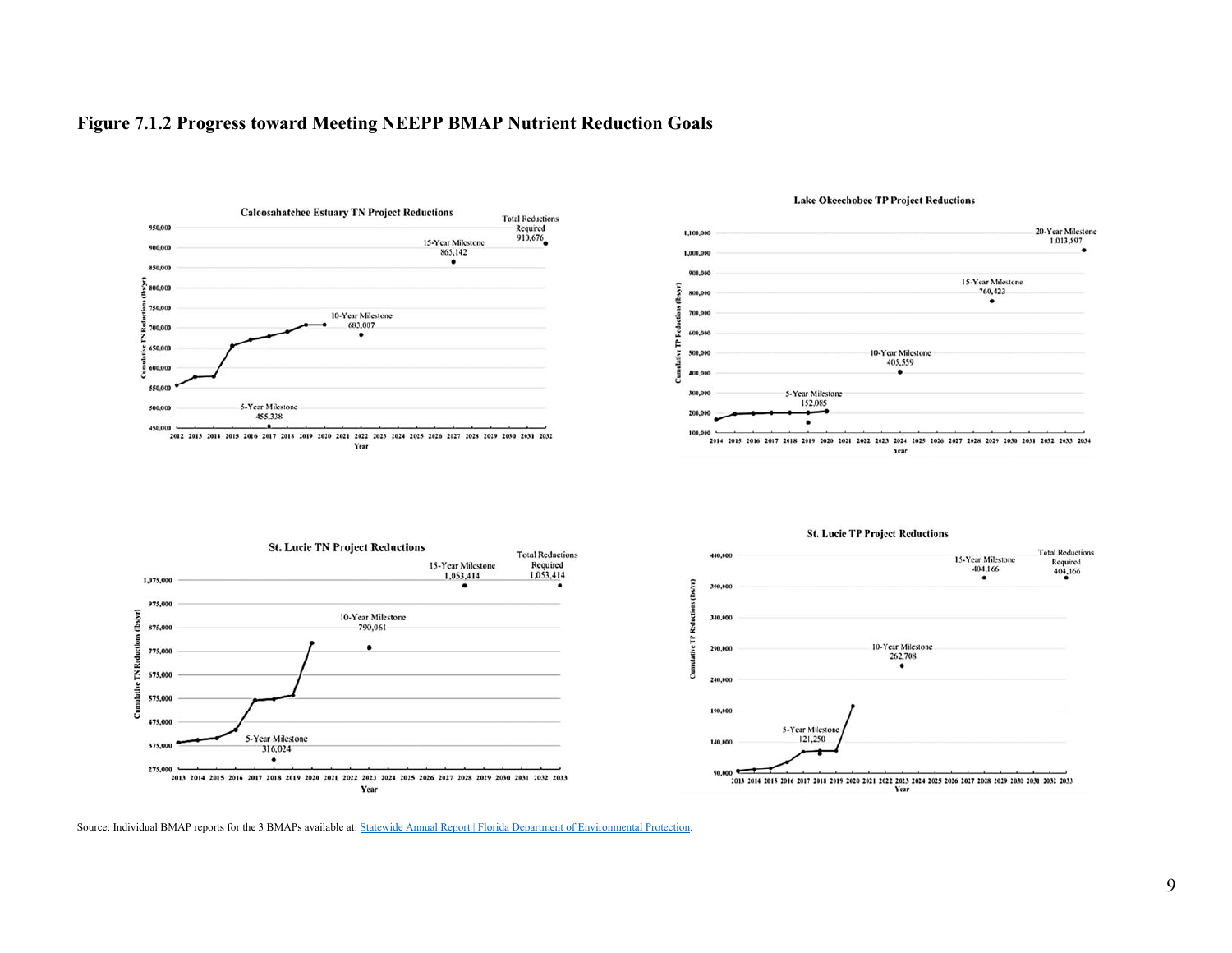For more information on the progress of the Caloosahatchee Estuary Basin, St. Lucie River and Estuary Basin, and Lake Okeechobee BMAPs, see DEP's STAR Report for 2020.50 In future editions of EDR's report, expenditures necessary to complete these particular BMAPs may be isolated from the statewide BMAP implementation analysis presented in Chapter 4. For now, these expenditures are included there.

#### *Comprehensive Everglades Restoration Plan Regulation Act*

Passed in 2001, the purpose of the Comprehensive Everglades Restoration Plan Regulation Act  $(CERPRA)^{51}$  is to provide efficient and effective permitting of all project components. CERPRA permits are issued in lieu of all other permits issued under Chapters 373 and 403, with the exception of NPDES permits. Amended in 2003, the law now requires permit applications to provide reasonable assurances that: "State water quality standards, including water quality criteria and moderating provisions, will be met. Under no circumstances shall the project component cause or contribute to violation of state water quality standards."<sup>52</sup> At this time, no expenditures are included for this function.

#### *Everglades Restoration Investment Act*

In 2000, the Legislature passed the Everglades Restoration Investment Act, section 373.470, Florida Statutes, which provided the framework for the state to fund its share of the partnership, through cash or bonds, to finance or refinance the cost of acquisition and improvement of land and water areas necessary for implementing CERP.<sup>53</sup> Among other things, the legislation created the Save Our Everglades Trust Fund to serve as a repository for state, local, and federal project contributions in accordance with section 373.470(4), Florida Statutes. In 2007 and 2008, the Legislature expanded the use of the Save Our Everglades Trust Fund and bonds issued for Everglades restoration to include the Lake Okeechobee Watershed Protection Plan and the River Watershed Protection Plans under the Northern Everglades and Estuaries Protection Program, and the Keys Wastewater Plan.<sup>54</sup> At this time, there are no dedicated revenue sources for this fund.

#### *Lake Okeechobee Watershed Restoration Project*

In 2021, the Legislature passed Senate 2516 to expedite the implementation of the Lake Okeechobee Watershed Restoration Project (LOWRP). While it is a CERP eligible project, it has not yet been authorized by Congress for federal funding and cost-share. The first opportunity for this to occur is through the Water Resources Development Act of 2022; however, the state legislation requires SFWMD to take all necessary steps to expedite LOWRP's project design, engineering and construction phases. To accelerate the funding, an annual distribution of \$50 million from the state's documentary stamp tax receipts begins in Fiscal Year 2021-22.

 $\overline{a}$ 50 Florida Department of Environmental Protection, 2020 Statewide Annual Report on Total Maximum Daily Loads, Basin Management Action Plans, Minimum Flows or Minimum Water Levels, and Recovery or Prevention Strategies, June 31, 2021, available at: https://floridadep.gov/dear/water-quality-restoration/content/statewide-annual-report. (Accessed March 2022.) <sup>51</sup> Ch. 2001-172, § 2, Laws of Fla.

<sup>52</sup> Ch. 2003-394, § 19, Laws of Fla.

<sup>53</sup> Ch. 2000-129, § 5, Laws of Fla.

<sup>&</sup>lt;sup>54</sup> The Keys Wastewater Plan is defined as "the plan prepared by the Monroe County Engineering Division dated November 2007 and submitted to the Florida House of Representatives on December 4, 2007." § 373.470(2)(e), Fla. Stat.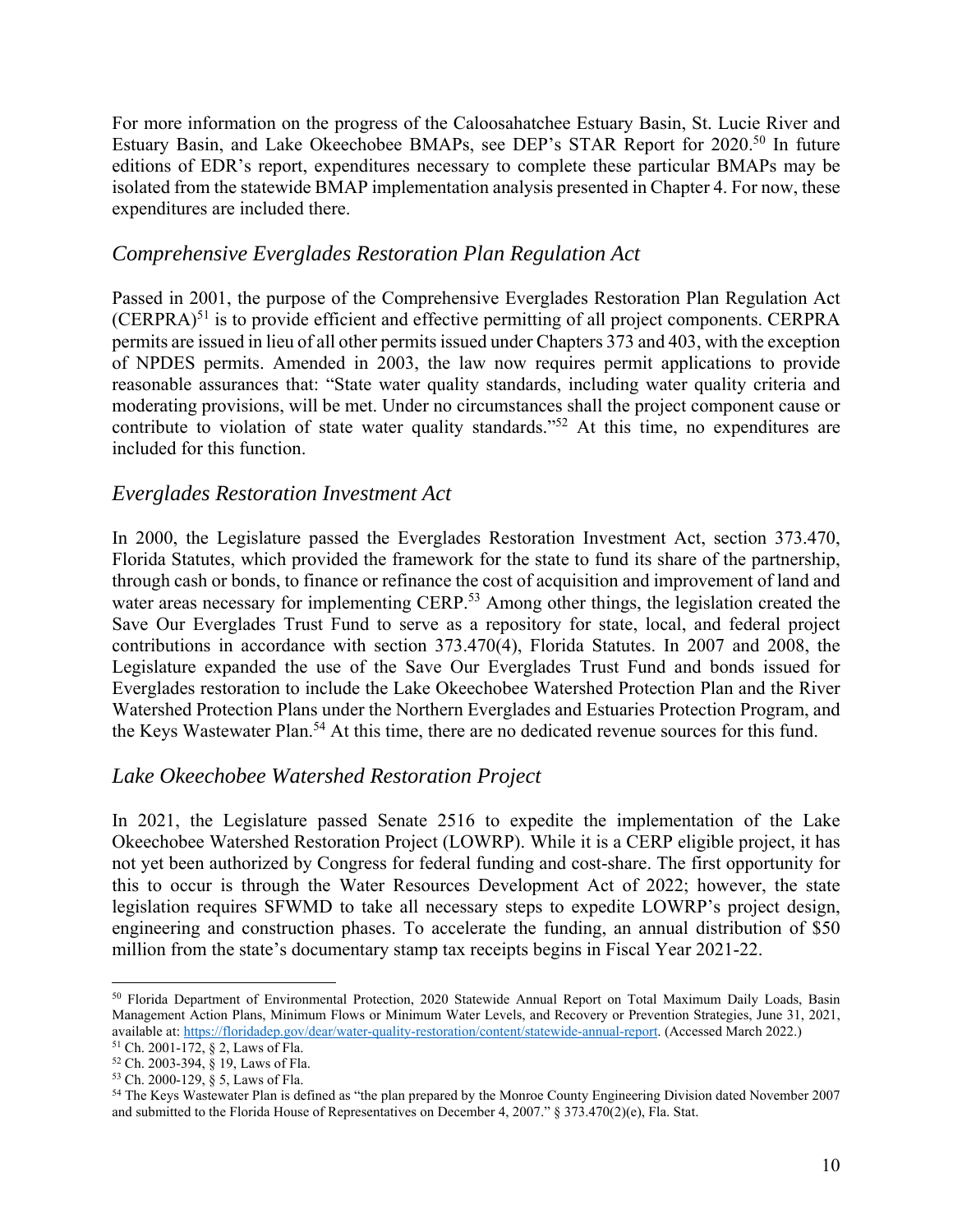#### **7.2 Everglades Expenditures**

The primary sources for Everglades restoration appropriations are the federal government, the State of Florida, and the SFWMD. The share that each of these sources provides for projects varies depending upon the restoration plan or program being implemented. Many of the restoration projects are funded by shares of federal and state funding, with the state funding including SFWMD. As such, distinguishing between state and regional expenditures on Everglades restoration can be challenging. In this section, state and regional expenditures are largely reported together.

#### *Federal Expenditures on Everglades Restoration*

Federal funding for Everglades restoration is provided through the Corps and the U.S. Department of the Interior. EDR received data from SFWMD which breaks down historic CERP expenditures by year and government entity. Under CERP, the federal government is required to fund half of the total cost of implementing CERP projects. Over the history of the program, the federal government has spent just under 44 percent of the total expenditures to implement CERP. Table 7.2.1 shows the annual federal expenditures on CERP through September 30, 2020.

|                    | <b>FFY</b><br>99-00   | <b>FFY</b><br>$00 - 01$ | <b>FFY</b><br>$01 - 02$ | <b>FFY</b><br>$02 - 03$ | <b>FFY</b><br>$03 - 04$ | <b>FFY</b><br>$04 - 05$ | <b>FFY</b><br>$05-06$ | <b>FFY</b><br>06-07   | <b>FFY</b><br>$07 - 08$ | <b>FFY</b><br>$08-09$   | <b>FFY</b><br>$09-10$ |
|--------------------|-----------------------|-------------------------|-------------------------|-------------------------|-------------------------|-------------------------|-----------------------|-----------------------|-------------------------|-------------------------|-----------------------|
| <b>Real Estate</b> | $S-$                  | $\mathcal{S}$ -         | $S-$                    | $S-$                    | \$38.08                 | $S-$                    | $\mathbb{S}$ -        | $\mathbb{S}^-$        | $S-$                    | \$41.02                 | \$0.06                |
| Design             | \$1.32                | \$10.61                 | \$21.43                 | \$30.69                 | \$40.64                 | \$49.59                 | \$49.17               | \$57.00               | \$48.43                 | \$48.46                 | \$51.27               |
| Construction       | $S-$                  | $S-$                    | $\mathsf{S}$ -          | $\mathsf{S}$ -          | $S-$                    | $\mathsf{S}$ -          | $\mathsf{S}$ -        | $S-$                  | $\mathbb{S}$ -          | $S-$                    | \$10.19               |
| <b>Studies</b>     | $S-$                  | \$0.38                  | \$1.58                  | \$1.24                  | \$1.38                  | \$1.30                  | \$1.83                | \$0.10                | \$0.49                  | \$1.08                  | \$0.21                |
| <b>Total</b>       | \$1.32                | \$10.99                 | \$23.00                 | \$31.92                 | \$80.11                 | \$50.89                 | \$51.01               | \$57.10               | \$48.92                 | \$90.56                 | \$61.73               |
|                    |                       |                         |                         |                         |                         |                         |                       |                       |                         |                         |                       |
|                    | <b>FFY</b><br>$10-11$ | <b>FFY</b><br>$11 - 12$ | <b>FFY</b><br>$12 - 13$ | <b>FFY</b><br>$13 - 14$ | <b>FFY</b><br>$14 - 15$ | <b>FFY</b><br>$15-16$   | <b>FFY</b><br>16-17   | <b>FFY</b><br>$17-18$ | <b>FFY</b><br>18-19     | <b>FFY</b><br>$19 - 20$ |                       |
| <b>Real Estate</b> | \$0.03                | \$0.03                  | \$0.06                  | \$0.01                  | \$0.00                  | \$71.59                 | \$0.00                | \$0.10                | \$0.02                  | $\mathbb{S}$ -          |                       |
| Design             | \$46.60               | \$37.42                 | \$34.41                 | \$23.34                 | \$19.57                 | \$17.98                 | \$21.82               | \$21.85               | \$28.87                 | \$36.10                 |                       |
| Construction       | \$47.15               | \$67.29                 | \$68.28                 | \$50.36                 | \$43.24                 | \$32.21                 | \$43.83               | \$52.12               | \$69.11                 | \$75.32                 |                       |
| <b>Studies</b>     | \$0.29                | \$0.12                  | \$0.01                  | \$0.01                  | $S-$                    | $S-$                    | \$0.02                | $S-$                  | $\mathsf{S}$ -          | $S-$                    |                       |
| <b>Total</b>       | \$94.07               | \$104.86                | \$102.75                | \$73.72                 | \$62.81                 | \$121.78                | \$65.67               | \$74.07               | \$98.00                 | \$111.42                |                       |

#### **Table 7.2.1 Federal Expenditures on CERP (in \$millions)**

Note: Historical values in this table may be updated annually as additional data becomes available. Data in this table supersedes that reported in previous editions.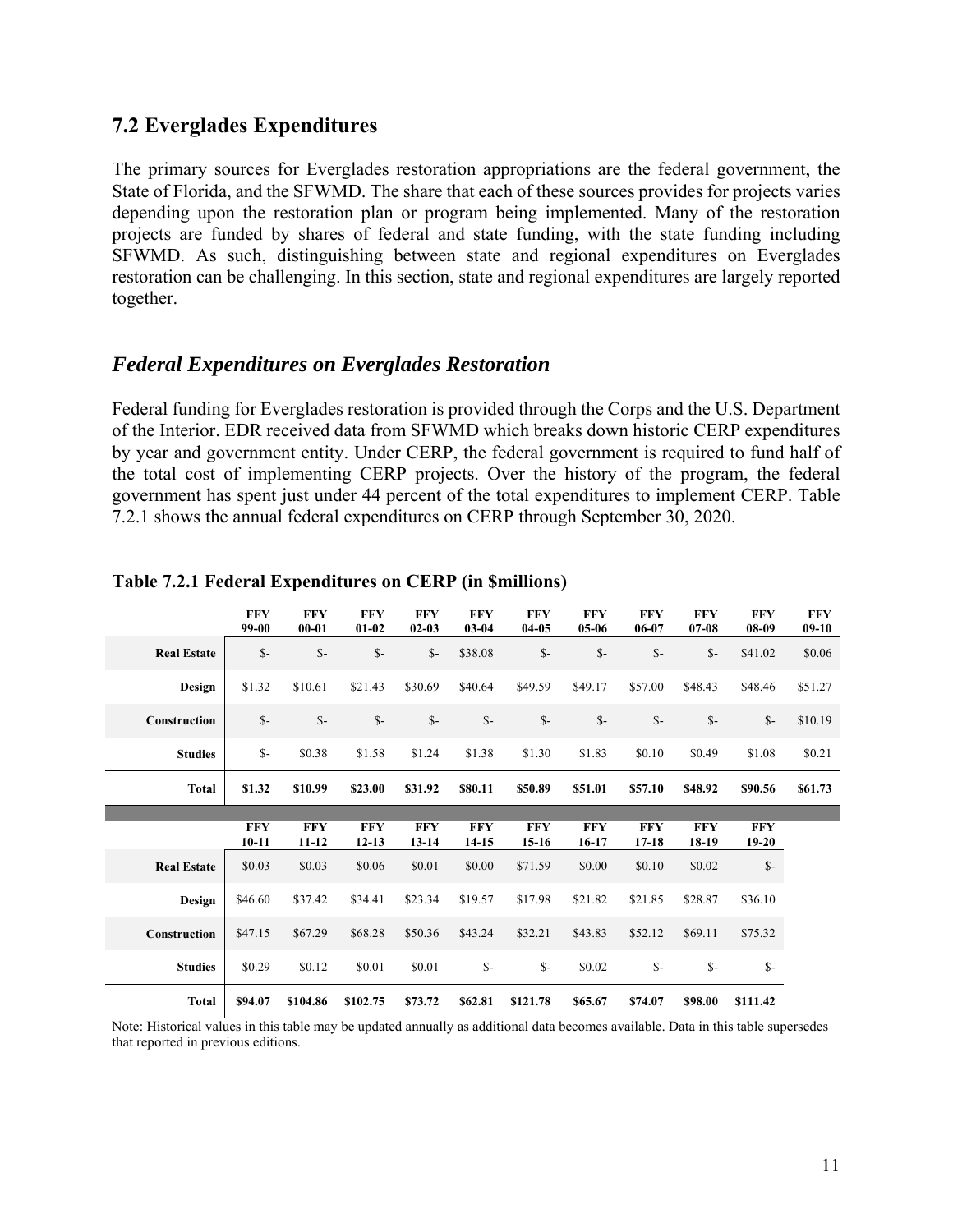While the federal government has expended nearly \$1.42 billion on CERP-related projects during this period, its total known obligation is slightly higher—approximately \$1.61 billion. This addition would raise its percentage to nearly 47 percent, assuming the state dollars are constant.

In addition to CERP expenditures, the SFWMD provided running totals of expenditures for certain non-CERP Everglades restoration activities. Table 7.2.2 shows the cumulative non-CERP total federal expenditures on Everglades Restoration. EDR will work with district staff to determine annual expenditures and progress where applicable.

| <b>Modified Water Deliveries to Everglades National Park</b> | \$394.8   |
|--------------------------------------------------------------|-----------|
| <b>Critical Projects</b>                                     | \$88.9    |
| <b>Kissimmee River Restoration</b>                           | \$402.5   |
| <b>Herbert Hoover Dike</b>                                   | \$1,506.2 |
| <b>Central and South Florida Project (Non-CERP)</b>          | \$825.5   |
| <b>Total</b>                                                 | \$3,217.9 |

#### **Table 7.2.2 Non-CERP Federal Expenditures on Everglades Restoration (in \$millions)**

Source: Integrated Delivery Schedule 2021 Update (Final Draft). Values are cumulative totals as of September 30, 2020.

#### *State and Regional Expenditures on Everglades Restoration*

The State of Florida has spent more than \$1.43 billion for projects related to Everglades restoration over the most recent ten fiscal years. These expenditures are largely included in the reported state expenditures for water quality restoration projects and initiatives in Chapter 2.55 Table 7.2.3 shows the annual cash expenditures for various projects or initiatives related to Everglades restoration. The majority of the funding (shown in the "Everglades Restoration" row) is for projects that support CERP and Restoration Strategies.

|                                                 | <b>FY11-12</b> | <b>FY12-13</b> | <b>FY13-14</b> | <b>FY14-15</b> | <b>FY15-16</b> | <b>FY16-17</b> | <b>FY17-18</b> | <b>FY18-19</b> | <b>FY19-20</b> | <b>FY20-21</b> |
|-------------------------------------------------|----------------|----------------|----------------|----------------|----------------|----------------|----------------|----------------|----------------|----------------|
| Everglades Restoration                          | \$27.54        | \$26.60        | \$54.77        | \$39.12        | \$82.86        | \$121.89       | \$148.38       | \$257.29       | \$219.32       | \$262.74       |
| Land Acquisition                                | \$-            | \$-            | \$-            | \$-            | \$0.05         | \$6.52         | \$22.61        | \$14.52        | \$3.80         | \$0.11         |
| Florida Keys<br>Wastewater Treatment            | $S-$           | $S-$           | \$39.16        | \$10.72        | \$26.20        | \$6.23         | \$6.01         | \$10.49        | \$1.19         | $S-$           |
| Lake Okeechobee<br><b>Agricultural Projects</b> | \$-            | $S-$           | \$-            | \$4.72         | \$6.65         | \$5.72         | \$7.53         | \$6.53         | \$7.48         | \$3.64         |
| Total                                           | \$27.54        | \$26.60        | \$93.92        | \$54.56        | \$115.77       | \$140.37       | \$184.53       | \$288.83       | \$231.79       | \$266.49       |

#### **Table 7.2.3 State Expenditures for Everglades Restoration (in \$millions)**

State funding sources for Everglades restoration projects have included General Revenue, trust fund balances, and bond proceeds. Prior law had authorized the issuance of bonds to finance or

 $\overline{a}$ <sup>55</sup> *See* Table 2.3.4. The numbers vary slightly due to different data pulls.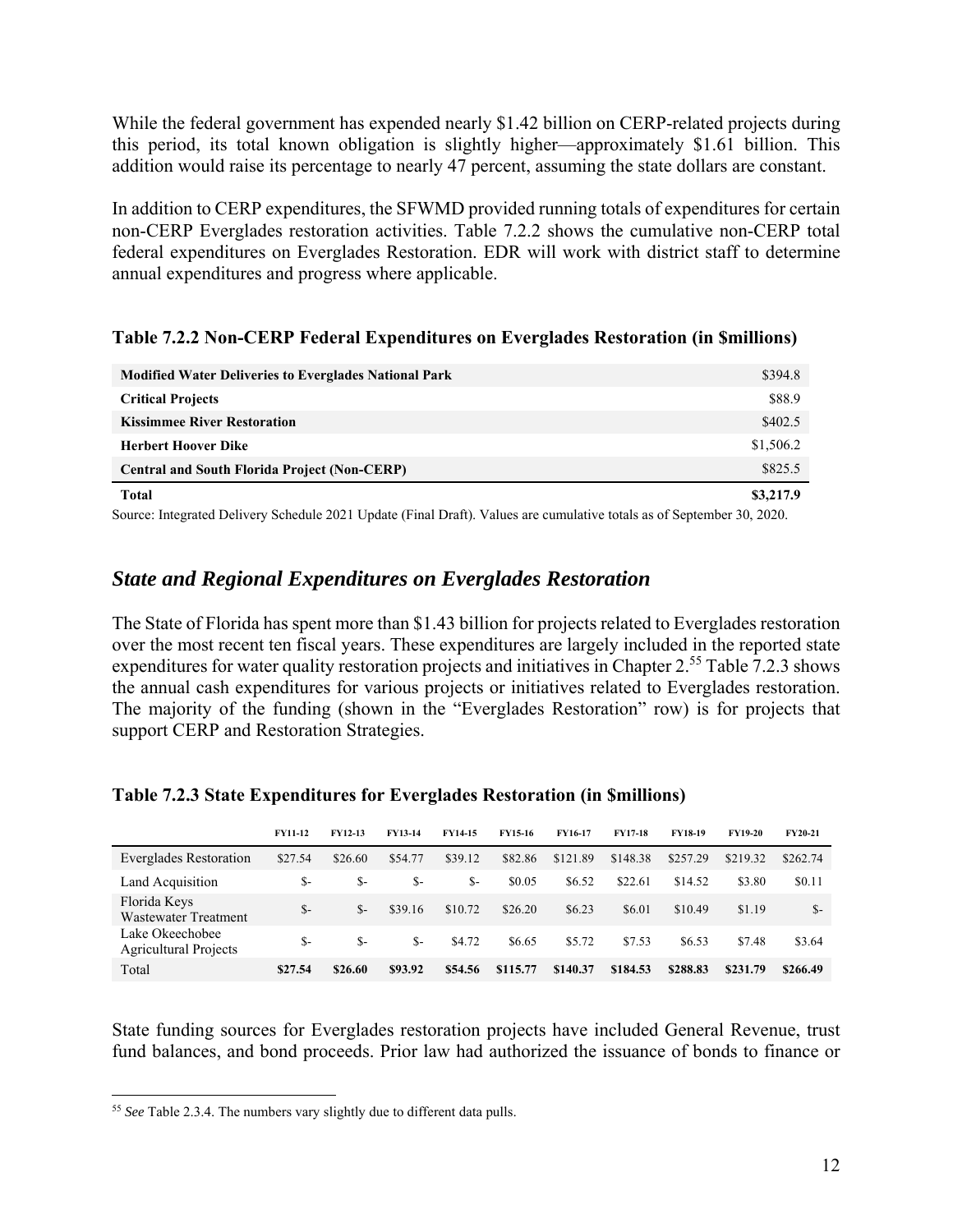refinance the cost of Everglades restoration from Fiscal Year 2002-03 through Fiscal Year 2019- 20 in an amount not to exceed \$100 million per fiscal year except under certain conditions.<sup>56</sup> This authorization is no longer effective. Prior to its expiration, the state had issued approximately \$336.8 million of Everglades bonds. The most recent year that new bonds were authorized was Fiscal Year 2014-15, when the Legislature authorized bonds of up to \$50.0 million for the purpose of constructing sewage collection, treatment, and disposal facilities located within the Florida Keys Area of Critical State Concern.57

The aggregate principal amount of outstanding bonds is currently \$141.82 million, with net debt service of approximately \$22.7 million due in Fiscal Year 2021-22. The debt service is expected to generally decline each year through Fiscal Year 2034-35, at which time the Everglades bonds would be retired. Table 7.2.4 shows the estimated debt service that will be due each fiscal year.

|                                           | FY<br>$21 - 22$ | <b>FY</b><br>$22 - 23$ | <b>FY</b><br>$23 - 24$ | <b>FY</b><br>$24 - 25$ | <b>FY</b><br>$25 - 26$ | <b>FY</b><br>$26 - 27$ | FY<br>$27 - 28$ | <b>FY</b><br>28-29 |
|-------------------------------------------|-----------------|------------------------|------------------------|------------------------|------------------------|------------------------|-----------------|--------------------|
| Principal                                 | \$16.39         | \$17.18                | \$18.03                | \$18.94                | \$13.28                | \$13.90                | \$7.88          | \$8.17             |
| Interest                                  | \$6.31          | \$5.51                 | \$4.65                 | \$3.75                 | \$2.83                 | \$2.22                 | \$1.59          | \$1.30             |
| <b>Outstanding Debt</b><br><b>Service</b> | \$22.69         | \$22.69                | \$22.68                | \$22.69                | \$16.11                | \$16.12                | \$9.46          | \$9.47             |
|                                           | FY              | <b>FY</b>              | <b>FY</b>              | FY                     | FY                     | FY                     | FY              | <b>Total</b>       |
|                                           | $29 - 30$       | $30 - 31$              | $31 - 32$              | $32 - 33$              | $33 - 34$              | 34-35                  | $35 - 36$       |                    |
| Principal                                 | \$5.94          | \$6.15                 | \$6.38                 | \$3.10                 | \$3.20                 | \$3.32                 | \$0.00          | \$141.82           |
| Interest                                  | \$0.99          | \$0.78                 | \$0.55                 | \$0.33                 | \$0.23                 | \$0.12                 | \$0.00          | \$31.17            |
| <b>Outstanding Debt</b><br><b>Service</b> | \$6.93          | \$6.93                 | \$6.93                 | \$3.43                 | \$3.43                 | \$3.43                 | \$0.00          | \$172.99           |

**Table 7.2.4 Everglades Restoration Bonds Outstanding Debt Service (in \$millions)** 

The Everglades bonds have been issued on a parity basis with Florida Forever bonds, which means both bond programs have a first lien on pledged revenues (*i.e.*, Documentary Stamp Tax). The debt service is paid from the Land Acquisition Trust Fund for both Florida Forever bonds and Everglades bonds.

Similar to the federal expenditure data above, SFWMD provided data on annual CERP expenditures by itself and the state through September 30, 2020. Over the history of the program, the state and regional governments have contributed just over 56 percent of the total expenditures or nearly \$1.83 billion. Table 7.2.5 details the complete history of state and regional expenditures on CERP.

<sup>56 § 215.619,</sup> Fla. Stat. Specifically, § 215.619(1)(a), Fla. Stat, authorized bonds to exceed \$100 million per fiscal year if DEP requested additional amounts to achieve cost savings or accelerate the purchase of lands, or the Legislature authorized additional bonds to fund the Florida Keys and Key West Areas of Critical State Concern.<br><sup>57</sup> Specific Appropriation 1626A, ch. 2014-51, Laws of Fla. (Fiscal Year 2014-15 General Appropriations Act).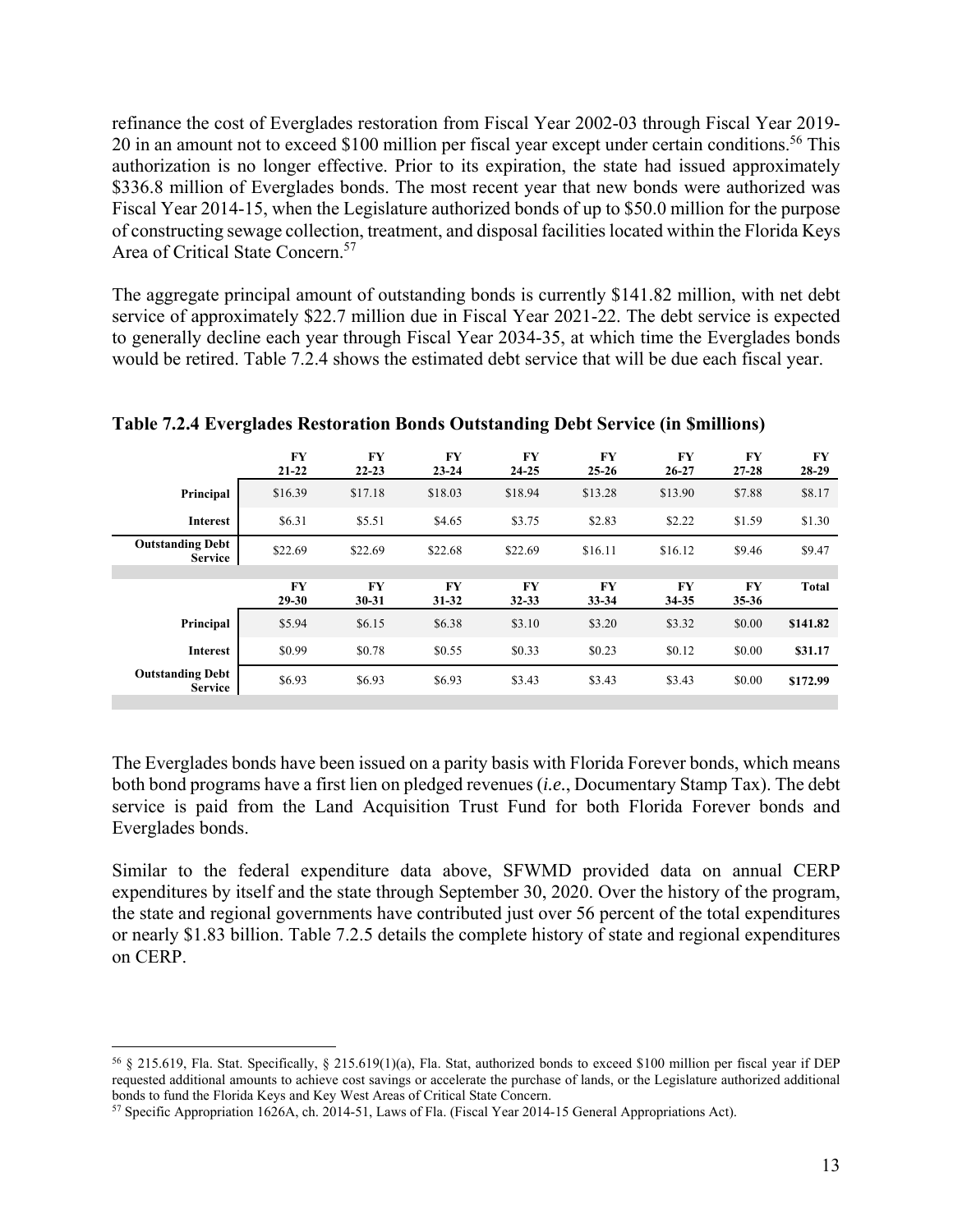|                    | 98-99   | 99-00           | $00 - 01$       | $01-02$        | $02 - 03$ | $03 - 04$ | $04-05$  | $05-06$  | 06-07          | $07 - 08$ | $08-09$  |
|--------------------|---------|-----------------|-----------------|----------------|-----------|-----------|----------|----------|----------------|-----------|----------|
| <b>Real Estate</b> | $S-$    | $\mathcal{S}$ - | $S-$            | $S-$           | $S-$      | \$75.39   | $S-$     | $S-$     | $S-$           | $S-$      | \$508.99 |
| Design             | \$0.58  | \$1.88          | \$9.62          | \$17.83        | \$31.62   | \$41.67   | \$64.83  | \$105.42 | \$66.29        | \$59.63   | \$33.43  |
| Construction       | $S-$    | $\mathcal{S}$ - | $\mathcal{S}$ - | $\mathsf{S}$ - | \$0.02    | \$0.82    | \$2.00   | \$0.47   | \$12.81        | \$0.78    | \$0.11   |
| <b>Studies</b>     | $S-$    | $\mathbb{S}$ -  | \$0.09          | \$0.94         | \$1.95    | \$1.91    | \$1.37   | \$1.35   | \$3.19         | \$1.42    | \$0.31   |
| <b>Total</b>       | \$0.58  | \$1.88          | \$9.71          | \$18.77        | \$33.58   | \$119.79  | \$68.20  | \$107.25 | \$82.28        | \$61.83   | \$542.83 |
|                    |         |                 |                 |                |           |           |          |          |                |           |          |
|                    | $09-10$ | $10-11$         | $11 - 12$       | $12 - 13$      | $13 - 14$ | 14-15     | $15-16$  | 16-17    | $17 - 18*$     | $18-19*$  | $19-20*$ |
| <b>Real Estate</b> | $S-$    | \$1.64          | \$1.06          | \$4.61         | \$0.55    | \$0.41    | \$518.57 | $S-$     | $S-$           | $S-$      | \$0.03   |
| <b>Design</b>      | \$22.02 | \$16.90         | \$8.37          | \$10.31        | \$8.70    | \$7.61    | \$9.49   | \$14.65  | $\mathsf{S}$ - | $S-$      | $S-$     |
| Construction       | \$2.53  | \$2.51          | \$1.48          | \$3.83         | \$1.65    | \$32.53   | \$42.19  | \$66.82  | $S-$           | $S-$      | $S-$     |
| <b>Studies</b>     | \$0.07  | \$0.04          | \$0.05          | \$0.04         | \$0.01    | $S-$      | $S-$     | $-$0.02$ | $S-$           | $S-$      | $S-$     |
| <b>Total</b>       | \$24.62 | \$21.09         | \$10.96         | \$18.79        | \$10.92   | \$40.55   | \$570.25 | \$81.45  | $S-$           | $S-$      | \$0.03   |

**Table 7.2.5 State/SFWMD CERP Expenditures for Everglades Restoration (in \$millions)** 

Note: Historical values in this table may be updated annually as additional data becomes available. Data in this table supersedes that reported in previous editions.

\*Full expenditure values for these years are not included because the Corps is still in the process of reviewing the district's final expenditure reports for official cost-share purposes.

In addition to CERP expenditures, SFWMD provided EDR with running totals of expenditures for non-CERP Everglades restoration activities. Table 7.2.6 shows the cumulative non-CERP total state and regional expenditures for Everglades restoration. EDR will work with district staff to determine annual expenditures and progress, where applicable.

#### **Table 7.2.6 State/SFWMD Non-CERP Expenditures for Everglades Restoration (in \$millions)**

| <b>Total</b>                                                        | \$2,851.4 |
|---------------------------------------------------------------------|-----------|
| <b>Central and South Florida Project (Non-CERP)</b>                 | \$225.1   |
| <b>Restoration Strategies &amp; Everglades Construction Project</b> | \$2,041.6 |
| <b>Herbert Hoover Dike</b>                                          | \$100.0   |
| <b>Kissimmee River Restoration</b>                                  | \$396.5   |
| <b>Critical Projects</b>                                            | \$88.2    |
|                                                                     |           |

Source: Integrated Delivery Schedule 2021 Update (Final Draft). Values are cumulative totals as of September 30, 2020.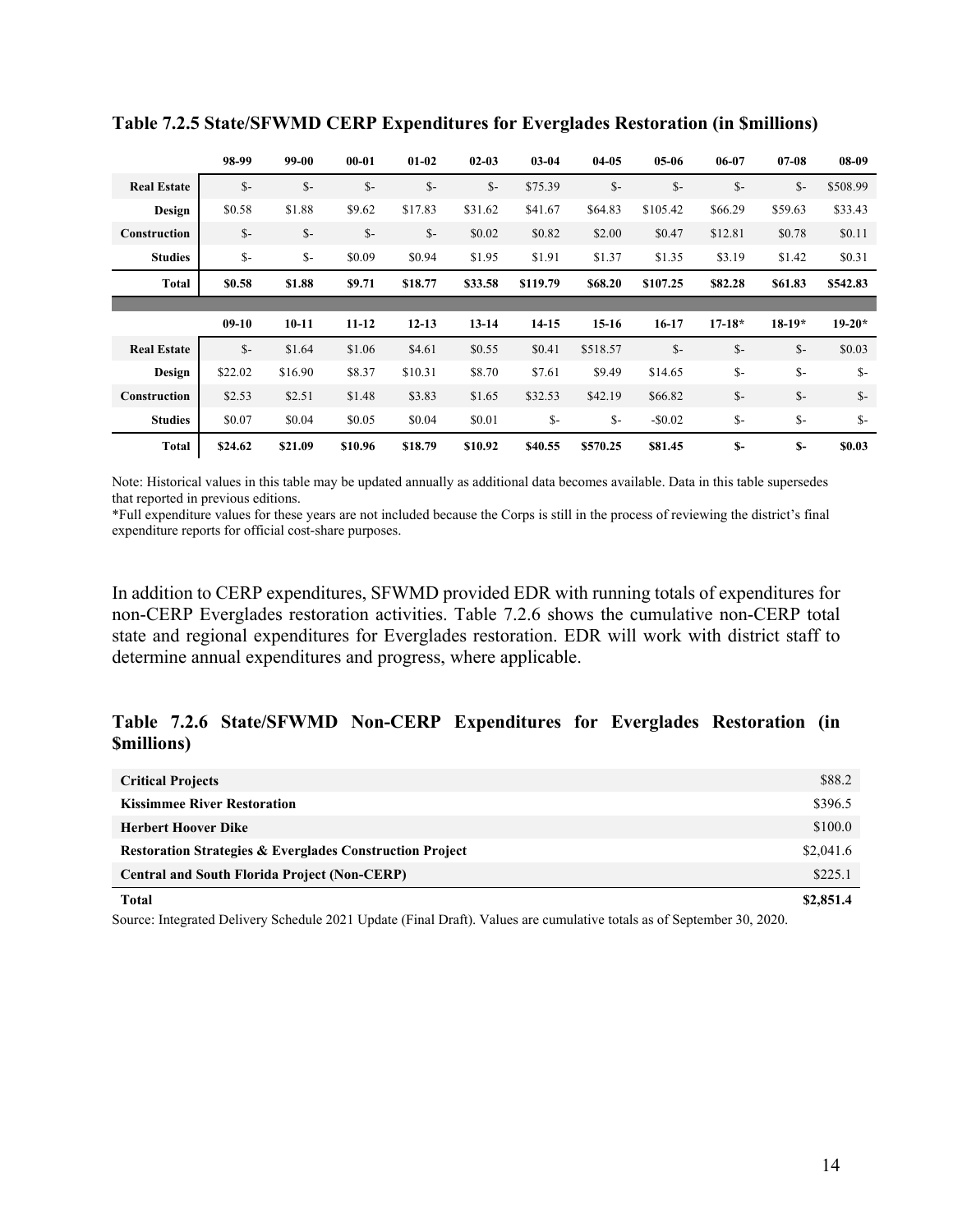#### *Expenditures Necessary to Comply with Laws and Regulations Governing CERP*

When CERP was originally authorized in 2000, it was estimated that it would cost \$8.2 billion and take 30 years to complete.<sup>58</sup> This cost was updated in 2019 to \$23.2 billion.<sup>59</sup> A portion of the increase since 2014 (estimated at the time to be \$16.4 billion) is primarily related to the inclusion of two additional projects: the \$2.09 billion (\$2019) Central Everglades Planning Project (CEPP) and the \$3.31 billion (\$2019) Everglades Agricultural Area (EAA) Storage Reservoir. Adjusting the 2019 present value for an additional year of inflation results in a total implementation cost of \$23.47 billion in September 2020. Summing the CERP expenditure totals from Tables 7.2.1 and 7.2.5 results in a total of \$3.24 billion spent through September 30, 2020, leaving \$20.23 billion remaining. Over the most recent five years (Fiscal Year 2015-16 to Fiscal Year 2019-20), total expenditures have averaged nearly \$225 million per year, suggesting that CERP would require an additional 90 years to reach full implementation. This inordinate length of time would be detrimental to the success of the underlying restoration efforts, as well as impede any reversal of the ongoing ecosystem degradation.<sup>60</sup> According to the 2018 Seventh Biennial Review of Everglades Restoration by the National Academies of Science, Engineering, and Medicine: "Funding for Everglades restoration remains an important constraint on achieving a rate of progress that would be consistent with the original vision for the CERP." Similarly, the Everglades Report Card produced by the Comprehensive Everglades Restoration Plan (CERP) REstoration COordination and VERification (RECOVER) program states:

*The key finding of the 2012–2017 Everglades Report Card is that ecosystem health is in fair condition. Everglades' ecosystems are vulnerable to further ecological degradation and is providing minimal ecosystem functions. Essential ecological functions are degraded and unsustainable, leading to inadequate habitats for plants and animals. The overall condition is an area-weighted average of the four sub-region scores. The Southern Coastal Systems scored poorly while Lake Okeechobee, Northern Estuaries, and Greater Everglades scored fair.61*

If the original 30 year goal were to be met by 2030, total annual expenditures would need to increase nearly tenfold to a total of approximately \$2.2 billion per year. If the more acknowledged alternative goal of 2050 were to be met,<sup>62</sup> annual expenditures would need to more than triple to \$696 million per year. These costs would be shared approximately 50-50 between the federal

<sup>58</sup> Everglades Restoration: Federal Funding and Implementation Progress. Congressional Research Service. Available at: Everglades Restoration: Federal Funding and Implementation Progress (congress.gov). This differs from the Overview of the Review Study (the "Restudy") released in October 1998 by the Corps which indicated a cost of \$7.8 billion and 20 years to completion. *See*: Overview: Central and southern Florida project comprehensive review study, October 1998 - Project Management<br>Reports - USACE Digital Library (ocle.org). (Both documents accessed March 2022.)

 $\frac{1}{29}$  2020 Central and Southern Florida Project, Report to Congress, Comprehensive Everglades Restoration Plan, at 75, available at: 2015 – 2020 Momentum: Report to Congress: Comprehensive Everglades Restoration Plan, Central and Southern Florida Project (eenews.net). (Accessed March 2022.)<br><sup>60</sup> Progress Toward Restoring the Everglades: The Eighth Biennial Review – 2020. National Academies of Sciences, Engineering,

and Medicine. National Academic Press. Available at: Everglades 2021 4-Pager-2.pdf (nationalacademies.org). (Accessed March 2022.) Also see "Everglades: The catalyst to combat the world's water crisis," Colonel Alfred A. Pantano, Jr., Master's Thesis (2009), U.S. Army War College.<br><sup>61</sup> See https://usace.contentdm.oclc.org/utils/getfile/collection/p16021coll7/id/11519. (Accessed March 2022.)

 $62$  See Congressional Research Service, Recent Developments in Everglades Restoration, September 28, 2021 (stating that CERP will take approximately 50 years [from 2000] to implement), available at: https://crsreports.congress.gov/product/pdf/IF/IF11336. (Accessed March 2022.)